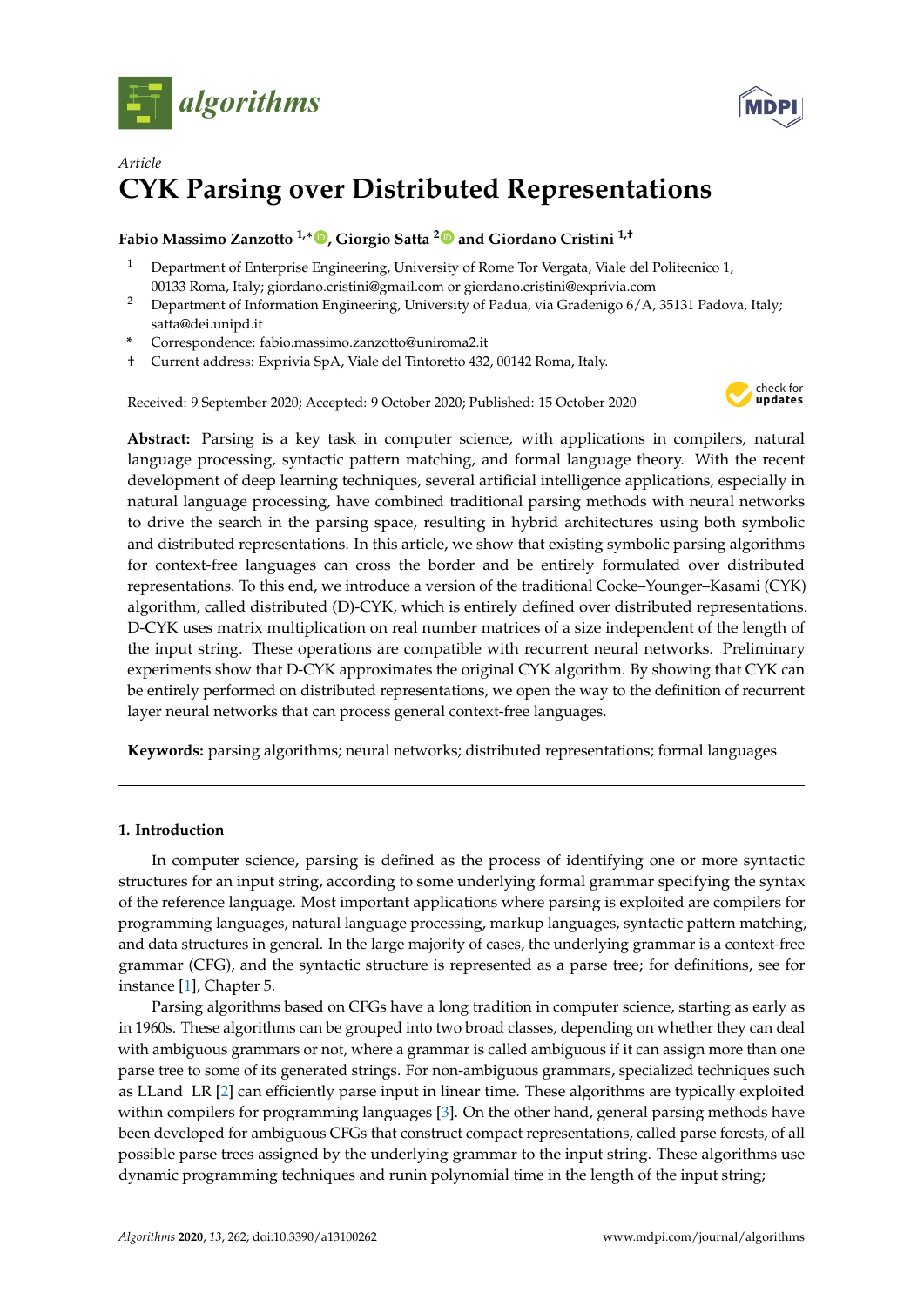see for instance [\[4\]](#page-14-3) for an overview. Parsing algorithms for ambiguous CFGs are widespread in areas such as natural language processing, where different parse trees are associated with different semantic interpretations [\[5\]](#page-14-4).

The Cocke–Younger–Kasami algorithm (CYK) [\[6](#page-14-5)[–8\]](#page-14-6) was the first parsing method for ambiguous CFGs to be discovered. This algorithm is at the core of many common algorithms for natural language parsing, where it is used in combination with probabilistic methods and other machine learning techniques to estimate the probabilities for grammar rules based on large datasets [\[9\]](#page-14-7), as well as to produce a parse forest of all parse trees for an input string and retrieve the trees having the overall highest probability [\[10\]](#page-14-8).

With the recent development of deep learning techniques in artificial intelligence [\[11\]](#page-14-9), natural language parsing has switched to so-called distributed representations, in which linguistic information is encoded into real number vectors and processing is carried out by means of matrix multiplication operations. Distributed vectors can capture a large number of syntactic and semantic information, allowing linguistic meaningful generalizations and resulting in improved parsing accuracy. Neural network parsers have then been developed, running a neural network on the top of some parsing algorithm for ambiguous CFGs, as the CYK algorithm introduced above. A more detailed discussion of this approach is reported in Section [2.](#page-1-0)

As described above, neural network parsers based on CFGs are hybrid architectures, where a neural network using distributed representations is exploited to drive the search in a space defined according to some symbolic grammar and some discrete data structure, as for instance the parsing table used by the already mentioned CYK algorithm. In these architectures, the high-level, human-readable, symbolic representation is therefore kept separate from the low-level distributed representation. In this article, we attempt to show that traditional parsing algorithms can cross the border of distributed representations and can be entirely reformulated in terms of matrix multiplication operations. More precisely, the contributions of our work can be stated as follows:

- We propose a distributed version of the CYK algorithm, called D-CYK, that works solely on the basis of distributed representations and matrix multiplication;
- We show how to implement D-CYK by means of a standard recurrent neural network.

We also run some preliminary experiments on artificial CFGs, showing that D-CYK is effective at mimicking CYK for small size grammars and strings. Our work therefore opens the way to the design of parsing algorithms that are entirely based on neural networks, without any auxiliary symbolic data structures.

More technically, our main result is achieved by transforming the parsing table at the base of the CYK algorithm, introduced in Section [3.1,](#page-3-0) into two square matrices of fixed size, defined over real numbers, in such a way that the basic operations of the CYK algorithm can be implemented using matrix multiplications. Implementations of the CYK algorithm using matrix multiplications are well known in the literature [\[12](#page-14-10)[,13\]](#page-15-0), but they use symbolic representations, while in our proposal, grammar symbols, as well as constituent indices are all encoded into real numbers and in a distributed way. A second, important difference is that in the standard CYK algorithm, the parsing table has size  $(n + 1) \times (n + 1)$ , with *n* the length of the input string, while our D-CYK manipulates matrices of size  $d \times d$ , where *d* depends on the distributed representation only. This means that, to some extent, we can parse input strings of different lengths without changing the matrix size in the D-CYK algorithm. We are not aware of any parsing algorithm for CFGs having such a property. This is the crucial property that allows us to implement the D-CYK algorithm using recurrent neural networks, without the addition of any symbolic data structure.

### <span id="page-1-0"></span>**2. Related Work**

Early attempts to formulate context-free parsing within the framework of neural networks can be found in [\[14](#page-15-1)[,15\]](#page-15-2). Fanty [\[14\]](#page-15-1) proposed a feed-forward network whose connections reflect the structure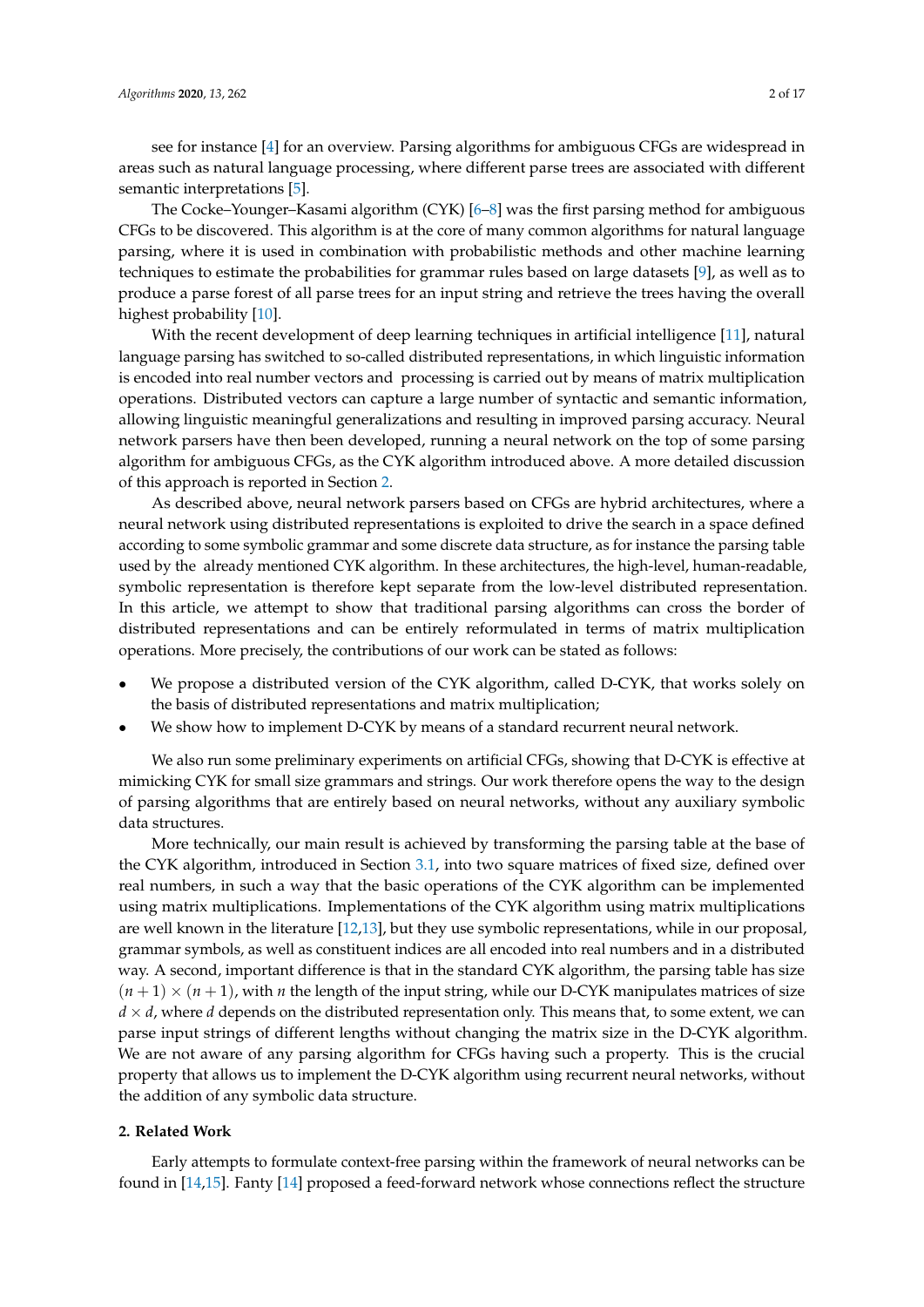of the rules in the CFG and whose activations directly encode the content of the CYK table, introduced in Section [3.1,](#page-3-0) viewed as an and-or graph. The number of parameters of the network therefore depends on the length of the input string. Inhibition connections in combination with ranking are used to resolve disambiguation. Nijholt [\[15\]](#page-15-2) generalized this approach to CFGs that are not in Chomsky normal form, by proposing a network that mimics the content of the parse table as constructed by the Earleyalgorithm [\[16\]](#page-15-3), a second standard parsing method based on CFGs. In both of these early approaches, the grammar is represented by the topology of the network, and there is no use for distributed representation for encoding the rules of the grammar or parsing information.

Natural language processing is perhaps the area where most research has been carried out in order to develop neural network parsers based on general CFGs, following the recent development of deep learning techniques. These approaches can be roughly divided into two classes: approaches that use a neural network to drive a push-down automaton implementing the CFG of interest and approaches that enrich a CFG with a neural network and then parse using a CYK-like algorithm. Approaches based on a push-down automaton include Henderson [\[17\]](#page-15-4), which is the first successful demonstration of the use of neural networks in large-scale parsing experiments with CFGs. This work exploits a specialization of recurrent neural networks, called simple synchrony networks, to compute a probability for each step in a push-down automaton implementing the CFG of interest. Each action of the automaton is conditioned on all previous parsing steps, without making any specific hard-wired independence assumption. In this way, the parser is able to compute a representation of the entire derivation history. The parser is then run in combination with beam search and other pruning strategies. Similarly, Chen and Manning [\[18\]](#page-15-5) ran a push-down automaton and used a feed-forward neural network to drive a greedy search through the parsing space. This results in a fast and compact parser; however, the parser is not able to represent the entire parsing history. Watanabe and Sumita [\[19\]](#page-15-6) used a shift-reduce parser for CFGs with binary and unary nodes, combined with beam search. The parser employs a recurrent neural network to compute a distributed representation for the parsing history based on unlimited portions of the stack and the input queue. Dyer et al. [\[20\]](#page-15-7) extended long short-term memory networks (a specialization of recurrent neural networks) to a stack data structure and used these to drive the actions of a push-down automaton in a greedy mode. The neural network then provides a distributed representation of all of the stack content, the entire portion of the string still to be read, and all of the parsing actions taken so far.

Approaches based on a generative grammar include Socher et al. [\[21\]](#page-15-8), who introduced compositional vector grammars that combine a probabilistic CFG and a recurrent neural network. The formalism uses a dual representation of nodes as discrete categories and real-valued vectors, where the latter are computed by applying the neural network weights on the basis of the specific syntactic categories at hand. In this way, each constituent is associated with a distributed representation potentially encoding its entire derivation history. The parsing algorithm is based on the CYK method combined with a beam search strategy and applies the neural network component in a second pass to rerank the obtained derivations. Dyer et al. [\[22\]](#page-15-9) introduced a formalism called recurrent neural network grammars, which is a probabilistic generative model based on CFGs, in which rewriting is parameterized using recurrent neural networks that condition on the entire syntactic derivation history. The authors introduced learning algorithms for recurrent neural network grammars and developed a parser incorporating top-down information.

All of the above approaches use a mix of symbolic methods and distributed representations obtained by means of neural networks. One notable exception to this trend can be found in [\[23\]](#page-15-10), where parsing was viewed as a sequence-to-sequence problem. The authors represented parse trees in a linearized form and exploited a long short-term memory network, which first encodes the input string *w* into an internal representation  $h_w$  and then uses an attention mechanism over *w* to decode  $h_w$  into a linearized tree for *w*. This approach is entirely based on distributed representation and matrix multiplication; no auxiliary symbolic data structure is used. Despite the fact that Vinyals et al. [\[23\]](#page-15-10) achieved state-of-the-art performance in natural language parsing, there is still a theoretical issue with the use of recurrent neural networks for context-free language parsing. Weiss et al. [\[24\]](#page-15-11) and Suzgun et al. [\[25\]](#page-15-12) showed that a long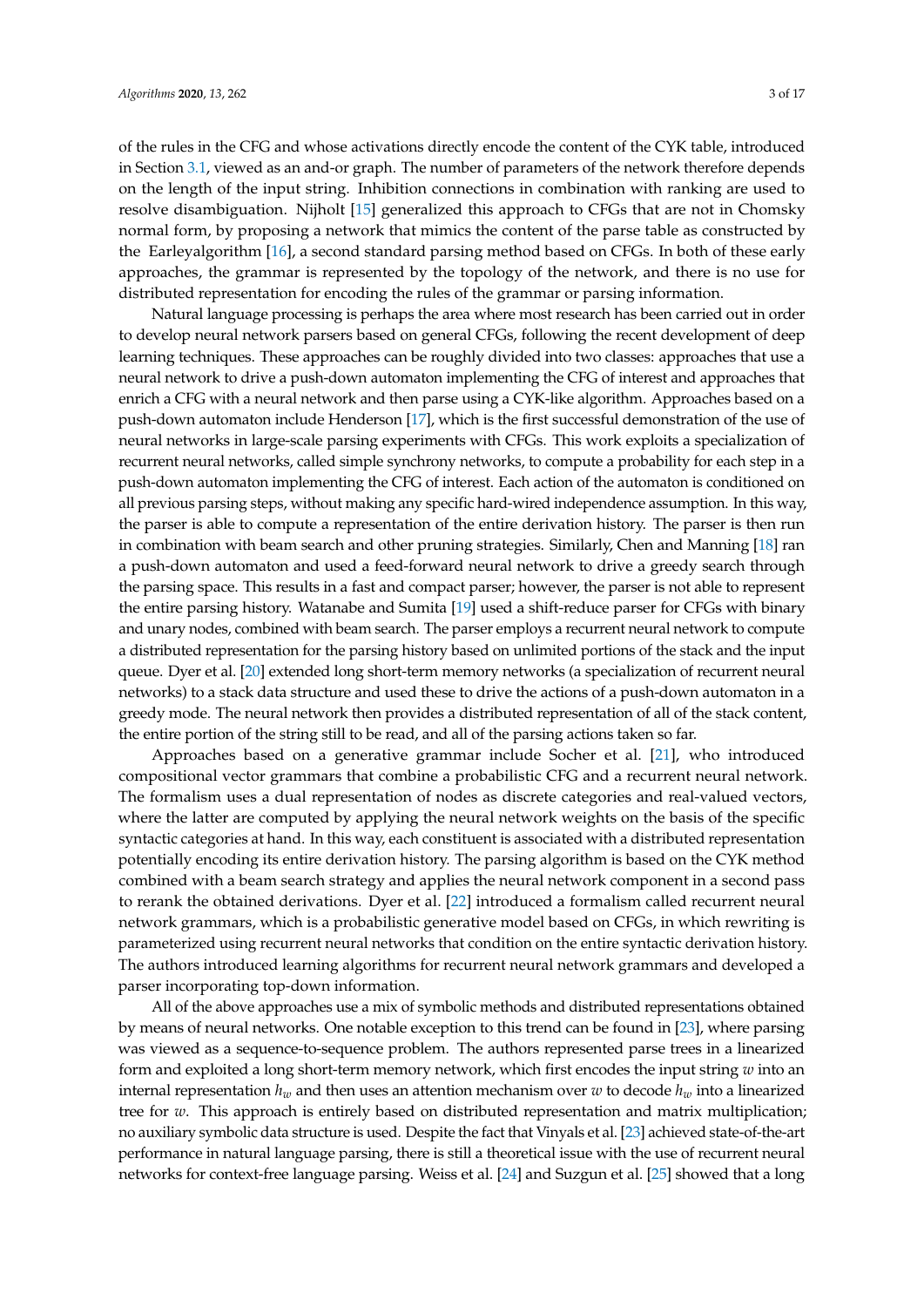short-term memory network can process languages structurally richer than regular languages, but cannot achieve the full generative power of the class of context-free languages.

In contrast with the hybrid architectures presented above, our proposal is entirely based on a neural network architecture and on a distributed representation, entirely giving up the use of auxiliary discrete data structures and symbolic representations. Furthermore, in contrast with the sequence-to-sequence approach, our proposal is a faithful implementation of the CYK algorithm and can in principle achieve the full generative power of the class of context-free languages.

## **3. Preliminaries**

In this section, we introduce the basics about the CYK algorithm and overview a class of distributed representations called holographic reduced representation.

## <span id="page-3-0"></span>*3.1. CYK Algorithm*

The CYK algorithm is a classical algorithm for recognition/parsing based on context-free grammars (CFGs), using dynamic programming. We provide here a brief description of the algorithm in order to introduce the notation used in later sections; we closely follow the presentation in [\[4\]](#page-14-3), and we assume the reader is familiar with the formalism of CFG ([\[1\]](#page-14-0), Chapter 5). The algorithm requires CFGs in Chomsky normal form, where each rule has the form  $A \rightarrow BC$  or  $A \rightarrow a$ , where  $A$ ,  $B$ , and *C* are nonterminal symbols and *a* is a terminal symbol. We write *R* to denote the set of all rules of the grammar and *NT* to denote the set of all its nonterminals.

Given an input string  $w = a_1 a_2 \cdots a_n$ ,  $n \ge 1$ , where each  $a_i$  is an alphabet symbol, the algorithm uses a two-dimensional table *P* of size  $(n + 1) \times (n + 1)$ , where each entry stores a set of nonterminals representing partial parses of the input string. More precisely, for  $0 \le i \le j \le n$ , a nonterminal A belongs to set  $P[i, j]$  if and only if there exists a parse tree with root A generating the substring  $a_{i+1} \cdots a_j$ of *w*. Thus, *w* can be parsed if the initial nonterminal of the grammar *S* is added to *P*[0, *n*]. Algorithm [1](#page-3-1) shows how table *P* is populated. *P* is first initialized using unary rules, at Line [3.](#page-3-0) Then, each entry  $P[i, j]$  is filled at Line [11](#page-3-0) by looking at pairs  $P[i, k]$  and  $P[k, j]$  and by using binary rules.

<span id="page-3-1"></span>**Algorithm 1** CYK(string  $w = a_1 a_2 \cdots a_n$ , rule set *R*) **return** table *P*.

```
1: for i \leftarrow 1 to n do
 2: for each A \rightarrow a_i in R do
3: add A to P[i-1,i]4: end for
5: end for
6: for j \leftarrow 2 to n do
7: for i \leftarrow j - 2 to 0 do
8: for k \leftarrow i + 1 to j - 1 do
9: for each A \rightarrow BC in R do
10: if B \in P[i, k] and C \in P[k, j] then
11: add A to P[i, j]12: end if
13: end for
14: end for
15: end for
16: end for
```
A running example is presented in Figure [1,](#page-4-0) showing a set *R* of grammar rules along with the table *P* produced by the algorithm when processing the input string  $w = aab$  (the right part of this figure should be ignored by now). For instance, *S* is added to  $P[1,3]$ , since  $D \in P[1,2]$ ,  $E \in P[2,3]$ , and  $(S \to DE) \in R$ . Since  $S \in P[0,3]$ , we conclude that *w* can be generated by the grammar.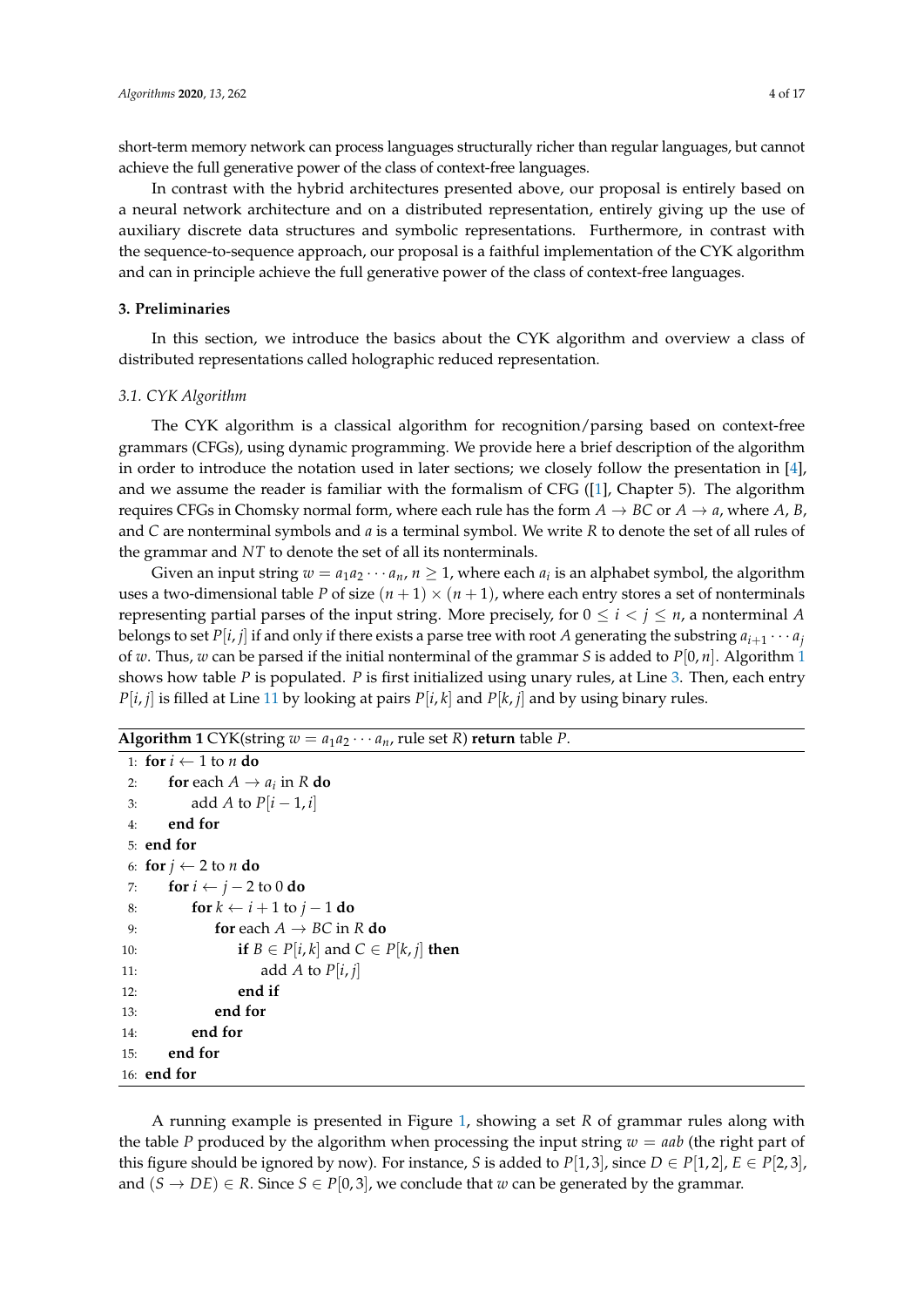<span id="page-4-0"></span>

**Figure 1.** A simple context-free grammar (CFG), the Cocke–Younger–Kasami (CYK) parsing table *P* for the input string  $w = aab$  as constructed by Algorithm [1,](#page-3-1) and the "distributed" representation  $P_{left}$  of *P* in Tetris-like notation.

#### <span id="page-4-1"></span>*3.2. Distributed Representations with Holographic Reduced Representations*

Holographic reduced representations (HRRs), introduced in [\[26\]](#page-15-13) and extended in [\[27\]](#page-15-14), are distributed representations well suited for our aim of encoding the two-dimensional parsing table *P* of the CYK algorithm and for implementing the operation of selecting the content of its cells *P*[*i*, *j*]. In the following, we introduce the operations we use, along with a graphical way to represent their properties. The graphical representation is based on Tetris-like pieces.

These HRRs represent sequences of symbols  $s = s_1 \dots s_n$  in vectors  $\vec{s}$  by composing vectors  $\vec{s}_i$  of  $\mathop{\mathrm{symbols}}\nolimits_i$  in the sequences. Hence, these representations offer an encoder and a decoder for sequences in vectors. The encoder and the decoder are not learned, but rely on the statistical properties of random vectors and the properties of a basic operation for composing vectors. The basic operation is circular convolution [\[26\]](#page-15-13), extended to shuffled circular convolution in [\[27\]](#page-15-14), which is non-commutative and, then, alleviates the problem of confusing sequences with the same symbols in different order.

The starting point of a distributed representation and, hence, of HRR is how to encode symbols into vectors: symbol *a* is encoded using a random vector  $\vec{a} \in \mathbb{R}^d$  drawn from a multivariate normal distribution  $\vec{a} \sim N(0, \mathbf{I})$ *d* ). These are used as basis vectors for the Johnson–Lindenstrauss transform [\[28\]](#page-15-15), as well as for random indexing [\[29\]](#page-15-16). The main property of these random vectors is the following:

$$
\vec{a}^\top \vec{b} \approx \begin{cases} 1 & \text{if } \vec{a} = \vec{b} \\ 0 & \text{if } \vec{a} \neq \vec{b} \end{cases}
$$

In this paper, we use the matrix representation of the shuffled circular convolution introduced in [\[27\]](#page-15-14). In this way, symbols are represented in a way where composition is just matrix multiplication and the inverse operation is matrix transposition. Given the above symbol encoding, we can define a basic operation  $\left[\right]^\oplus$  and its approximate inverse  $\left[\right]^\ominus$ . These operations take as input a symbol and provide a matrix in  $\mathbb{R}^{d \times d}$  and are the basis for our encoding and decoding. The first operation is defined as:

$$
[a]^{\oplus} = A_{\circ} \Phi ,
$$

where  $\Phi$  is a permutation matrix to obtain the shuffling [\[27\]](#page-15-14) and  $A_{\circ}$  is the circulant matrix of the vector  $\vec{a}^{\top} = \begin{pmatrix} a_0 & a_1 & \dots & a_{d-1} \end{pmatrix}$ , that is:

$$
A_{\circ} = \begin{bmatrix} a_0 & a_{d-1} & \dots & a_1 \\ a_1 & a_0 & \dots & a_2 \\ \vdots & \ddots & \vdots & \vdots \\ a_{d-2} & a_{d-3} & \dots & a_{d-1} \\ a_{d-1} & a_{d-2} & \dots & a_0 \end{bmatrix} = \begin{bmatrix} | & & | & \dots & | \\ s_0(\vec{a}) & s_1(\vec{a}) & \dots & s_{d-1}(\vec{a}) \\ \vdots & \vdots & \ddots & \vdots \\ s_0(\vec{a}) & s_1(\vec{a}) & \dots & s_{d-1}(\vec{a}) \end{bmatrix}
$$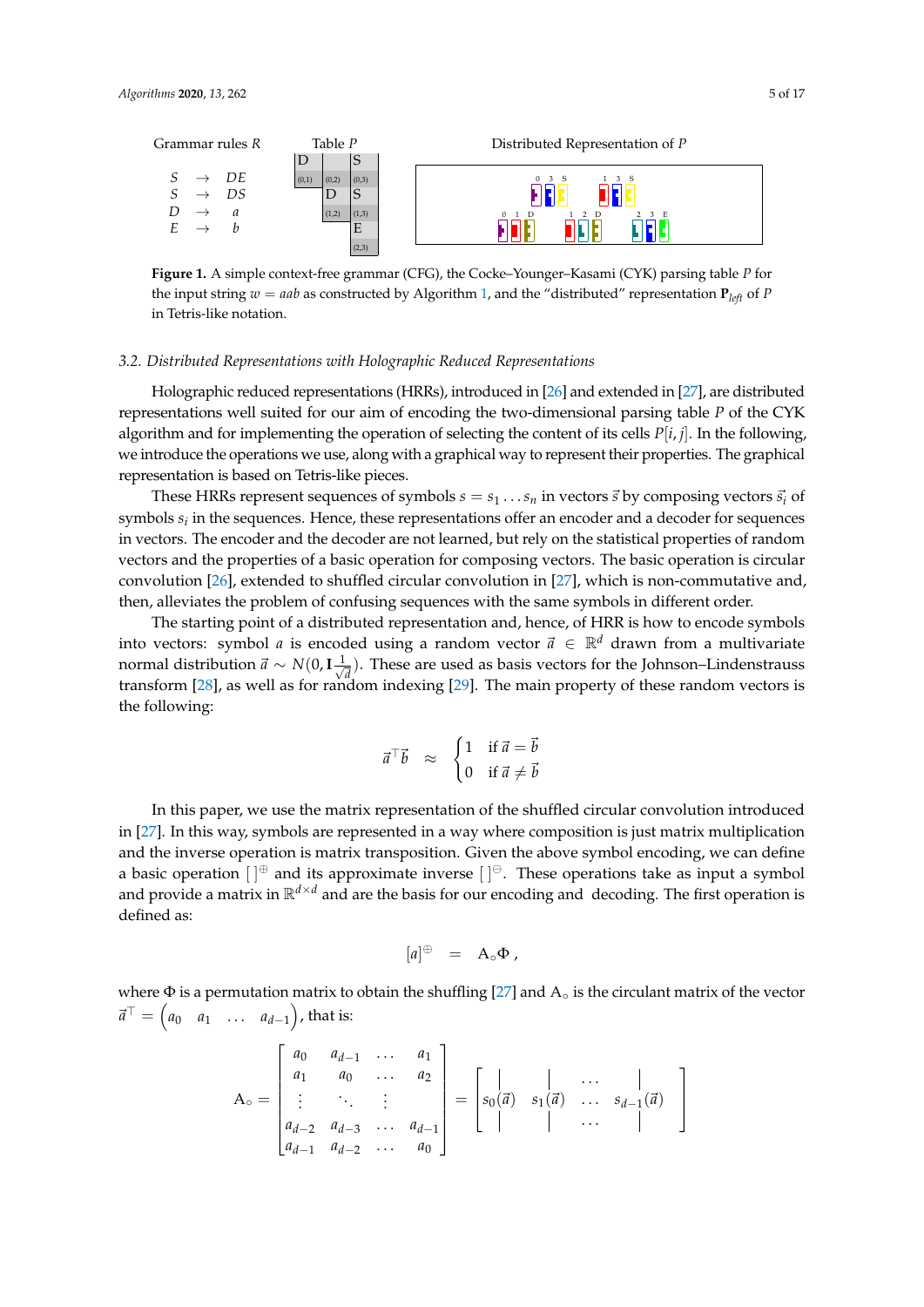while  $s_i(\vec{a})$  is the circular shifting of *i* positions of the vector  $\vec{a}$ . Circulant matrices are used to describe circular convolution. In fact*,*  $\vec{a} * \vec{b} = A_\circ \vec{b} = B_\circ \vec{a}$  where  $*$  is circular convolution. This operation has a nice approximated inverse in:

$$
[a]^\ominus = \Phi^\top A_\circ^\top.
$$

We then have:

$$
[a]^\oplus[b]^\ominus \quad \approx \quad \begin{cases} \mathbf{I} & \text{if } \vec{a} = \vec{b} \\ \mathbf{0} & \text{if } \vec{a} \neq \vec{b} \end{cases}
$$

since  $\Phi$  is a permutation matrix and therefore  $\Phi \Phi^{\top} = I$  and since:

$$
A_{\circ}^{\top} B_{\circ} \approx \begin{cases} I & \text{if } \vec{a} = \vec{b} \\ 0 & \text{if } \vec{a} \neq \vec{b} \end{cases}
$$

due to the fact that A<sub>○</sub> and B<sub>○</sub> are circulant matrices based on random vectors  $\vec{a}, \vec{b} \sim N(0, I \frac{1}{\sqrt{2}})$  $\frac{1}{d}$ ); hence,  $s_i(\vec{a})^\top s_j(\vec{b}) \approx 1$  if both  $i=j$  and  $\vec{a}=\vec{b}$ , and  $s_i(\vec{a})^\top s_j(\vec{b}) \approx 0$  otherwise. Finally, the permutation matrix  $\Phi$  is used to enforce non-commutativity in the matrix product such as  $[a]^\oplus[b]^\oplus[c]^\oplus$ .

With the  $\begin{bmatrix} \begin{bmatrix} \end{bmatrix}^{\oplus}$  and  $\begin{bmatrix} \end{bmatrix}^{\ominus}$  operations at hand, we can now encode and decode strings, that is finite sequences of symbols. As an example, the string *abc* can be represented as the matrix product [*a*] <sup>⊕</sup>[*b*] <sup>⊕</sup>[*c*] <sup>⊕</sup>. In fact, we can check that [*a*] <sup>⊕</sup>[*b*] <sup>⊕</sup>[*c*] <sup>⊕</sup> starts with *a*, but not with *b* or with  $c$ , since we have  $[a]^\oplus[a]^\oplus[b]^\oplus[c]^\oplus \approx [b]^\oplus[c]^\oplus$ , which is different from **0**, while  $[b]^\oplus[a]^\oplus[b]^\oplus[c]^\oplus \approx \mathbf{0}$ and  $[c]^\oplus[a]^\oplus[b]^\oplus[c]^\oplus\approx$  0. Knowing that  $[a]^\oplus[b]^\oplus[c]^\oplus$  starts with *a*, we can also check that the second symbol in  $[a] \oplus [b] \oplus [c] \oplus$  is *b*, since  $[b] \ominus [a] \oplus [a] \oplus [b] \oplus [c] \oplus$  is different from 0. Finally, knowing that  $[a] \oplus [b] \oplus [c] \oplus$  starts with *ab*, we can check that the string ends in *c*, since  $[c] \ominus [b] \ominus [a] \oplus [a] \oplus [b] \oplus [c] \oplus \infty$  I.

Using the above operations, we can also encode sets of strings. For instance, the string set  $S =$  ${a b S, D S a}$  is represented as the sum of matrix products  $[a]^{\oplus}[b]^{\oplus}[S]^{\oplus}+[D]^{\oplus}[S]^{\oplus}[a]^{\oplus}$ . We can then test whether  $abS \in S$  by computing the matrix product  $[S]^{\ominus}[b]^{\ominus}[a]^{\ominus}([a]^{\oplus}[b]^{\oplus}[S]^{\oplus} + [D]^{\oplus}[S]^{\oplus}[a]^{\oplus}) \approx I$ , meaning that the answer is positive. Similarly,  $aDS \in S$  is false, since  $[S]^{\ominus}[D]^{\ominus}[a]^{\ominus}([a]^{\oplus}[b]^{\oplus}[S]^{\oplus}$  + [*D*]<sup>⊕</sup>[*S*]<sup>⊕</sup>[ $a$ ]<sup>⊕</sup>) ≈ 0. We can also test whether there is any string in *S* starting with *a*, by computing  $[a] \ominus ([a] \oplus [b] \oplus [S] \oplus + [D] \oplus [S] \oplus [a] \oplus) \approx [b] \oplus [S] \oplus$  and providing a positive answer since the result is different from **0**.

Not only can our operations be used to encode sets, as described above; they can also be used to encode multiple sets, that is they can keep a count of the number of occurrences of a given symbol/string within a collection. For instance, consider the multi-set consisting of two occurrences of symbol *a*. This can be encoded by means of the sum  $[a] \oplus + [a] \oplus$ . In fact, we can test the number of occurrences of symbol *a* in the multi-set using the product  $[a]^\ominus([a]^\oplus + [a]^\oplus) \approx I + I = 2I$ .

Our operations have the nice property of deleting symbols in a chain of matrix multiplication if the opposed symbols are contiguous. In fact, two contiguous opposed symbols become the identity matrix, which is invariant with respect to matrix multiplication. This behavior seems to be similar to what happens for the Tetris game where pieces delete lines when shapes complement holes in lines. Hence, to visualize the encoding and decoding implemented by the above operations, we will use a graphical representation based on Tetris. Symbols under the above operations are represented as Tetris pieces: for example,  $[a]^\oplus = \frac{a}{b}$ ,  $[a]^\ominus = \frac{a}{b}$ ,  $[b]^\oplus = \frac{b}{b}$ , and  $[b]^\ominus = \frac{b}{b}$ . In this way strings are sequences of pieces; for example,  $\frac{a}{n}$   $\frac{b}{n}$  encodes *abS* (equivalently,  $[a] \oplus [b] \oplus [S] \oplus$ ). Then, like in Tetris, elements with complementary shapes are canceled out and removed from a sequence; for example, if is applied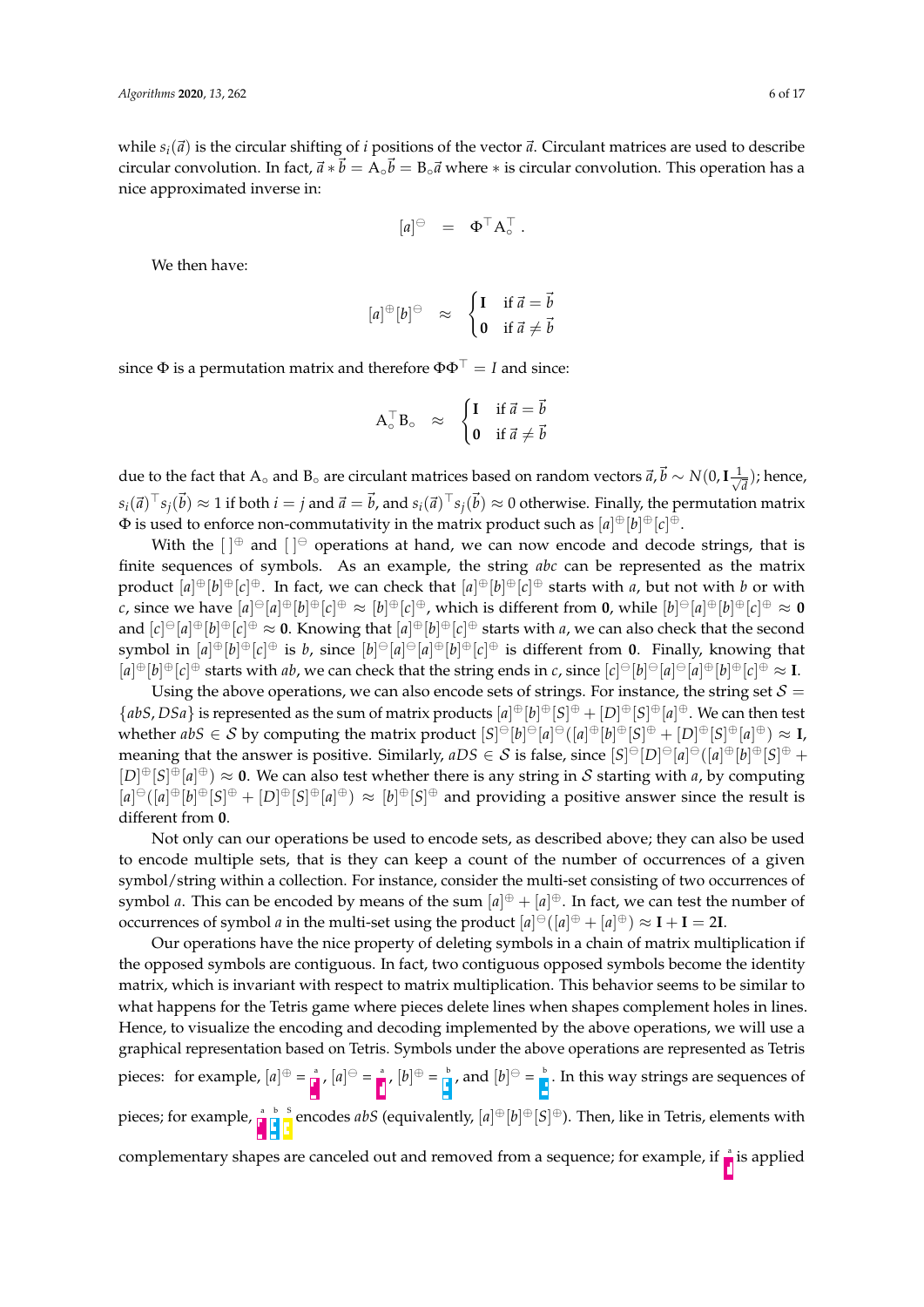to the left of  $\frac{a}{b}$   $\frac{b}{b}$ , the result is  $\frac{b}{b}$  as  $\frac{a}{b}$  disappears. Sets of strings (sums of matrix products) are represented in boxes, as for instance:



which encodes set  $\{abS, DSa\}$  (equivalently,  $[a] \oplus [b] \oplus [S] \oplus + [D] \oplus [S] \oplus [a] \oplus$ ). In addition to the usual Tetris rules, we assume here that an element with a certain shape will select from a box only elements with the complementary shape facing it. For instance, if **i** is applied to the left of the above box *L*, the result is the new box:

$$
L' = \begin{bmatrix} \mathbf{b} & \mathbf{s} \\ \mathbf{c} & \mathbf{c} \end{bmatrix}
$$

# as  $\frac{a}{\Box}$  selects  $\frac{a}{\Box}$   $\frac{b}{\Box}$  but not  $\frac{b}{\Box}$   $\frac{s}{\Box}$  a

With the encoding introduced above and with the Tetris metaphor, we can describe our model to encode *P* tables as matrices of real numbers, and we can implement CFG rule applications by means of matrix multiplication, as discussed in the next section.

#### **4. The CYK Algorithm on Distributed Representations**

The distributed CYK algorithm (D-CYK) is our version of the CYK algorithm running over distributed representations and using matrix algebra. As the traditional CYK, our algorithm recognizes whether or not a string *w* can be generated by a CFG with a set of rules *R* in Chomsky normal form. Yet, unlike the traditional CYK algorithm, the parsing table *P* and the rule set *R* are encoded through matrices in R*d*×*<sup>d</sup>* , using the distributed representation of Section [3.2,](#page-4-1) and rule application is obtained with matrix algebra. Here, *d* is some fixed natural number independent of the length of *w*.

In this section, we describe how the D-CYK algorithm encodes:

- (i) the table *P* by means of two matrices  $P_{left}$  and  $P_{right}$ ;
- (ii) the unary rules in *R* by means of a matrix  $\mathbf{R}_u[A]$  for each nonterminal symbol  $A \in NT$ ; and
- (iii) the binary rules in *R* by means of matrices  $\mathbf{R}_b[A]$  for each  $A \in NT$ .

We also specify the steps of the D-CYK algorithm and illustrate its execution using the running example of Figure [1.](#page-4-0)

## <span id="page-6-0"></span>*4.1. Encoding the Table P in matrices* **P***left and* **P***right*

The table *P* of the CYK algorithm can be seen as a collection of triples  $(i, j, A)$ , where *A* is a nonterminal symbol from the grammar. More precisely, the collection of triples contains element  $(i, j, A)$  if and only if  $A \in P[i, j]$ . Given the representation of Section [3.2,](#page-4-1) the table *P* is then encoded by means of two matrices  $\mathbf{P}_{left}$  and  $\mathbf{P}_{right}$  in  $\mathbb{R}^{d\times d}.$  The reason why we need two different matrices to encode *P* will become apparent later on, in Section [4.3.](#page-8-0) Matrices **P***left* and **P***right* contain the collection of triples  $(i, j, A)$  in distributed representation. More precisely, each triple  $(i, j, A)$  is encoded as:

$$
\begin{array}{rcl}\n\mathbf{P}_{left}[i,j,A] & = & [i]^\ominus[j]^\ominus[A]^\ominus \\
\mathbf{P}_{right}[i,j,A] & = & [A]^\oplus[i]^\oplus[j]^\oplus\n\end{array}
$$

Then, matrix  $P_{left}$  is the sum of all elements  $P_{left}[i, j, A]$ , encoding the collection of all triples from *P*. Similarly,  $P_{right}$  is the sum of all elements  $P_{right}[i, j, A]$ . To visualize this representation, the matrix  $P_{left}$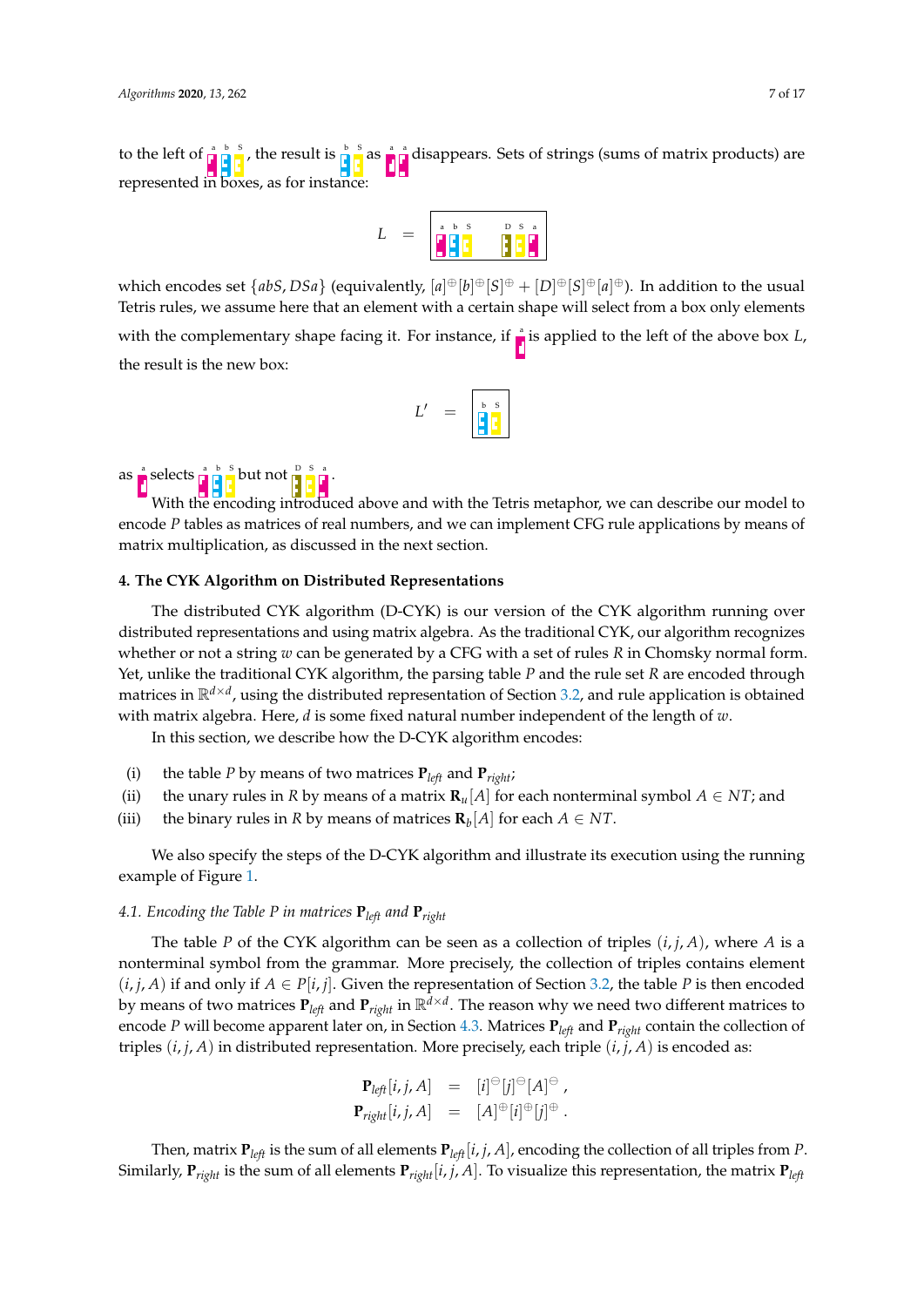<span id="page-7-0"></span>of our running example is represented in the Tetris-like notation in Figure [1,](#page-4-0) where we used the pieces in Figure [2.](#page-7-0)

| indices                                                          |  |  | grammar symbols |   |  |                                                                      |   |  |
|------------------------------------------------------------------|--|--|-----------------|---|--|----------------------------------------------------------------------|---|--|
| ine $[0]^\oplus$<br>$[1]^\oplus$<br>$[2]^\oplus$<br>$[3]^\oplus$ |  |  |                 |   |  | $[a]^\oplus \; [b]^\oplus \; [D]^\oplus \; [E]^\oplus \; [S]^\oplus$ |   |  |
| $\mathbf{0}$                                                     |  |  |                 | a |  |                                                                      | E |  |
|                                                                  |  |  |                 |   |  |                                                                      |   |  |

**Figure 2.** Tetris-like graphical representation for the pieces for symbols in our running example.

## <span id="page-7-2"></span>*4.2. Encoding and Using Unary Rules*

The CYK algorithm uses symbols  $a_i$  from the input string  $w = a_1 a_2 \cdots a_n$  and unary rules to fill in cells *P*[*i* − 1, *i*], as seen in Algorithm [1.](#page-3-1) We simulate this step in our D-CYK using our distributed representation and matrix operations.

D-CYK represents each input token *a<sup>i</sup>* using a dedicated matrix **P***w*, defined as:

$$
\mathbf{P}_w = \sum_{i=1}^n [i-1]^\ominus[i]^\ominus[a_i]^\ominus.
$$

For processing unary rules, we use the first part of the D-CYK algorithm, called D-CYK\_unary and reported in Algorithm [2.](#page-7-1) D-CYK\_unary takes  $P_w$  and produces matrices  $P_{left}$  and  $P_{right}$  encoding nonterminal symbols resulting from the application of unary rules.

<span id="page-7-1"></span>**Algorithm 2** D-CYK\_unary(string  $w = a_1 a_2 \cdots a_n$ , matrices  $\mathbf{R}_u[A]$ ) return  $\mathbf{P}_{left}$  and  $\mathbf{P}_{right}$ 

1:  $\mathbf{P}_w \leftarrow \sum_{i=1}^n [i-1]^\ominus[i]^\ominus[a_i]^\ominus; \mathbf{P}_{left} \leftarrow \mathbf{0}; \mathbf{P}_{right} \leftarrow \mathbf{0};$ 2: **for**  $i \leftarrow 1$  to *n* **do** 3: **for** *A* ∈ *NT* **do** 4:  $P_A \leftarrow \sigma(\mathbf{R}_u[A][i] \oplus [i-1] \oplus \mathbf{P}_w)$ 5: **P**<sub>left</sub>  $\leftarrow$  **P**<sub>left</sub><sup> $+$ </sup>  $[i-1]$  $\ominus$  $[i]$  $\ominus$  $[A]$  $\ominus$  $P_A$ 6: **P**<sub>*right*</sub>  $\leftarrow$  **P**<sub>*right*</sub> + [*A*]<sup> $\oplus$ </sup>[*i* - 1] $\oplus$ [*i*] $\oplus$ *P<sub>A</sub>* 7: **end for** 8: **end for**

In D-CYK\_unary, we also use matrices  $\mathbf{R}_{\mu}[A]$ , for each  $A \in NT$  in the left-hand side of some unary rule. These matrices are conceived of to detect the applicability to matrix  $P_w$  of the rules of the form  $A \rightarrow a$ , where *a* is some alphabet symbol. Matrix  $\mathbf{R}_u[A]$  is defined as:

<span id="page-7-3"></span>
$$
\mathbf{R}_u[A] = \sum_{(A \to a) \in R} [a]^\oplus , \qquad (1)
$$

where *R* is the set of rules of the grammar. The operation involving  $\mathbf{R}_u[A]$  and  $\mathbf{P}_w$ , which detects whether some rule *A*  $\rightarrow$  *a* is applicable at position  $(i - 1, i)$  of the input string, is (Line [4](#page-7-2) in Algorithm [2\)](#page-7-1):

$$
P_A \quad \leftarrow \quad \sigma(\mathbf{R}_u[A][i] \oplus [i-1] \oplus \mathbf{P}_w) \ ,
$$

where  $\sigma(x)$  is a sigmoid function  $\sigma(x) = \frac{1}{1+e^{-(x-0.5)*\beta}}$ . In fact,  $[i] \oplus [i-1] \oplus P_{left} \approx [a_i] \oplus$  extracts the distributed representation of terminal symbol *a<sup>i</sup>* . Then:

$$
\mathbf{R}_{u}[A][a_{i}]^{\ominus} = \sum_{(A\rightarrow a)\in R} [a]^{\oplus} [a_{i}]^{\ominus} \approx \begin{cases} \mathbf{0} & \text{if } (A\rightarrow a_{i}) \notin R \\ \mathbf{I} & \text{if } (A\rightarrow a_{i}) \in R \end{cases}
$$
 (2)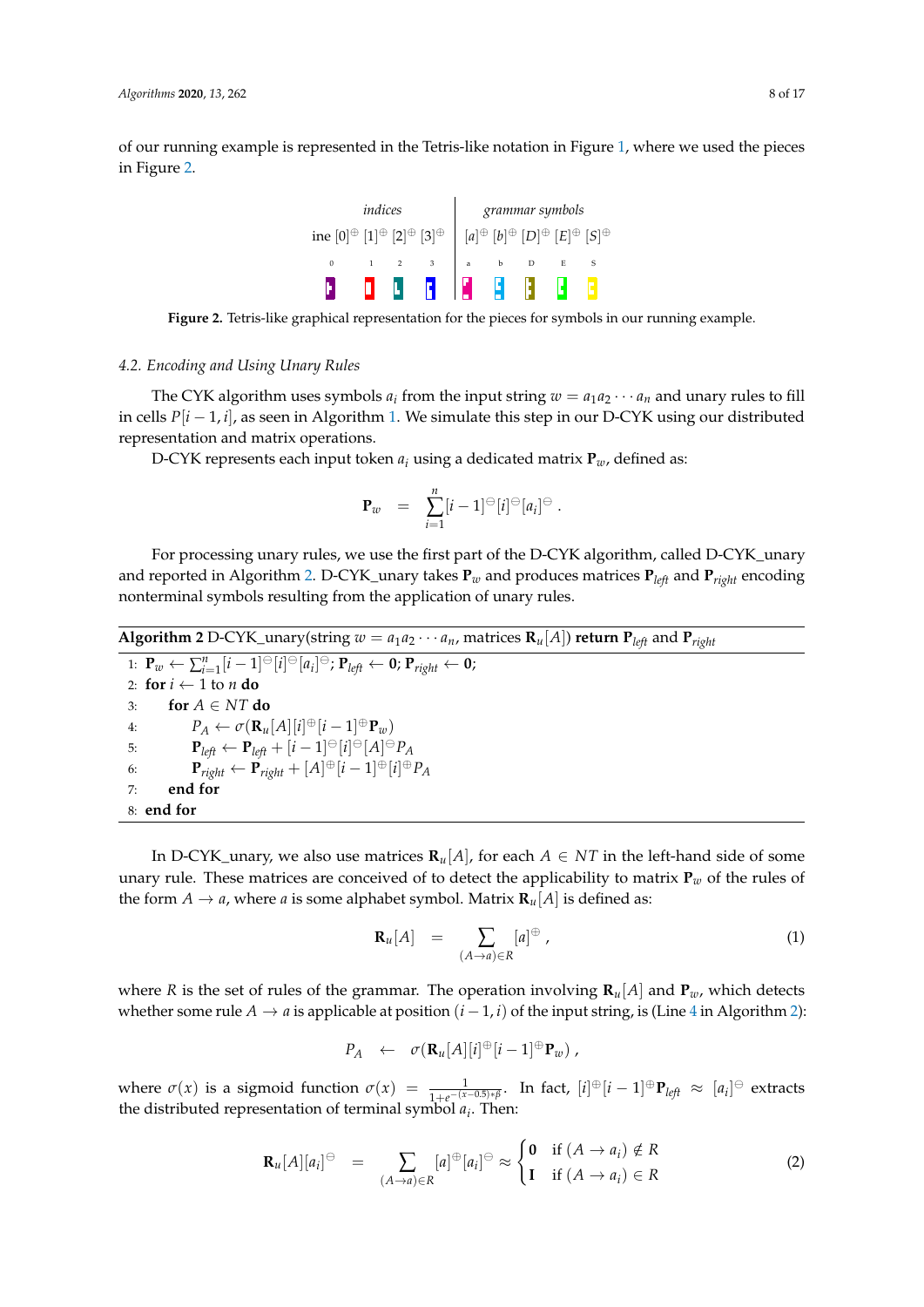is reinforced by the subsequent use of the sigmoid function. Hence, if some unary rule with left-hand side symbol *A* is applicable, the resulting matrix is approximately the identity matrix **I**; otherwise, the resulting matrix is approximately the zero matrix **0**. Then, the operations at Lines [5](#page-7-2) and [6:](#page-7-2)

$$
\begin{array}{rcl}\n\mathbf{P}_{\text{left}} & \leftarrow & \mathbf{P}_{\text{left}} + [i-1]^\ominus[i]^\ominus[A]^\ominus P_A \\
\mathbf{P}_{\text{right}} & \leftarrow & \mathbf{P}_{\text{right}} + [A]^\oplus[i-1]^\oplus[i]^\oplus P_A\n\end{array}
$$

add a non-zero matrix to both  $P_{left}$  and  $P_{right}$  only if unary rules for *A* are matched by matrix  $P_w$ encoding the input string *w*.

We describe the application of D-CYK\_unary using the running example in Figure [1](#page-4-0) and the Tetris-like representation. The two unary rules  $D \rightarrow a$  and  $E \rightarrow b$  are represented as  $\mathbf{R}_u[D] = [a]^\oplus$  and  $\mathbf{R}_u[E] = [b]^\oplus$ , that is:

$$
\mathbf{R}_u[D] = \begin{bmatrix} \mathbf{a} \\ \mathbf{b} \end{bmatrix} \quad \mathbf{R}_u[E] = \begin{bmatrix} \mathbf{b} \\ \mathbf{b} \end{bmatrix}
$$

in the Tetris-like form. Given the input string  $w = aab$ , the matrix  $P_w$  is:

$$
\mathbf{P}_w = \begin{bmatrix} 0 & 1 & 0 & 1 & 2 & 0 & 2 & 3 & 5 \\ \hline \mathbf{P} & \mathbf{P} & \mathbf{P} & \mathbf{P} & \mathbf{P} & \mathbf{P} & \mathbf{P} \end{bmatrix}
$$

We focus on the application of rule  $D \rightarrow a$  to cell  $P[0, 1]$  of the parsing table, represented through matrices  $\mathbf{R}_u[D]$  and  $\mathbf{P}_w$ , respectively. At Steps [4](#page-7-2) and [5](#page-7-2) of Algorithm [2,](#page-7-1) taken together, we have:

$$
\mathbf{P}_{\text{left}} \leftarrow \mathbf{P}_{\text{left}} + \bigsqcup_{i=1}^{0} \mathbf{P}_{\text{left}} \right| \left[ \bigsqcup_{i=1}^{n} \mathbf{P}_{\text{right}} \right] = \mathbf{P}_{\text{left}} + \text{Update}
$$

The *Update* part of the assignment can be expressed as:

$$
Update = \frac{\circ}{\mathbf{D}} \frac{\circ}{\mathbf{D}} \sigma \left( \frac{\circ}{\mathbf{D}} \frac{\circ}{\mathbf{D}} \frac{\circ}{\mathbf{D}} \frac{\circ}{\mathbf{D}} \frac{\circ}{\mathbf{D}} \frac{\circ}{\mathbf{D}} \frac{\circ}{\mathbf{D}} \frac{\circ}{\mathbf{D}} \frac{\circ}{\mathbf{D}} \frac{\circ}{\mathbf{D}} \frac{\circ}{\mathbf{D}} \frac{\circ}{\mathbf{D}} \right)
$$

$$
\approx \frac{\circ}{\mathbf{D}} \frac{\circ}{\mathbf{D}} \sigma \left( \frac{\circ}{\mathbf{D}} \frac{\circ}{\mathbf{D}} \frac{\circ}{\mathbf{D}} \right) \approx \frac{\circ}{\mathbf{D}} \frac{\circ}{\mathbf{D}} \sigma \left( \frac{\circ}{\mathbf{D}} \frac{\circ}{\mathbf{D}} \right) \approx \frac{\circ}{\mathbf{D}} \frac{\circ}{\mathbf{D}} \sigma
$$

This results in the insertion of the distributed representation of triple (0, 1, *D*) in **P***left*. A symmetrical operation is carried out to update  $\mathbf{P}_{right}$ . After the application of matrices  $\mathbf{R}_{u}[D]$  and  $\mathbf{R}_{u}[E]$  at each cell *P*[ $i - 1$ , $i$ ], the matrices  $P_{left}$  and  $P_{right}$  provide the following values:

<span id="page-8-1"></span>
$$
\mathbf{P}_{left} = \begin{bmatrix} 0 & 1 & 0 & 1 & 2 & 0 & 2 & 3 & 5 \\ 0 & 0 & 0 & 0 & 0 & 0 & 0 \\ 0 & 0 & 0 & 1 & 0 & 0 & 0 \\ 0 & 0 & 0 & 0 & 0 & 0 & 0 \\ 0 & 0 & 0 & 0 & 0 & 0 & 0 \\ 0 & 0 & 0 & 0 & 0 & 0 & 0 \\ 0 & 0 & 0 & 0 & 0 & 0 & 0 \\ 0 & 0 & 0 & 0 & 0 & 0 & 0 \\ 0 & 0 & 0 & 0 & 0 & 0 & 0 \\ 0 & 0 & 0 & 0 & 0 & 0 & 0 \\ 0 & 0 & 0 & 0 & 0 & 0 & 0 \\ 0 & 0 & 0 & 0 & 0 & 0 & 0 & 0 \\ 0 & 0 & 0 & 0 & 0 & 0 & 0 & 0 \\ 0 & 0 & 0 & 0 & 0 & 0 & 0 & 0 \\ 0 & 0 & 0 & 0 & 0 & 0 & 0 & 0 \\ 0 & 0 & 0 & 0 & 0 & 0 & 0 & 0 \\ 0 & 0 & 0 & 0 & 0 & 0 & 0 & 0 \\ 0 & 0 & 0 & 0 & 0 & 0 & 0 & 0 \\ 0 & 0 & 0 & 0 & 0 & 0 & 0 & 0 \\ 0 & 0 & 0 & 0 & 0 & 0 & 0 & 0 \\ 0 & 0 & 0 & 0 & 0 & 0 & 0 & 0 \\ 0 & 0 & 0 & 0 & 0 & 0 & 0 & 0 \\ 0 & 0 & 0 & 0 & 0 & 0 & 0 & 0 \\ 0 & 0 & 0 & 0 & 0 & 0 & 0 & 0 \\ 0 & 0 & 0 & 0 & 0 & 0 & 0 & 0 \\ 0 & 0 & 0 & 0 & 0 & 0 & 0 & 0 \\ 0 & 0 & 0 & 0 & 0 & 0 & 0 & 0 \\ 0 & 0 & 0 & 0 & 0 & 0 & 0 & 0 \\ 0 & 0 & 0 & 0 & 0 & 0 & 0 & 0 \\ 0 & 0 & 0 & 0 & 0 & 0 & 0 & 0 \\ 0 & 0 & 0 & 0 & 0 & 0 & 0 & 0 \\ 0 & 0 & 0 & 0 & 0 & 0 & 0 & 0 \\ 0 &
$$

#### <span id="page-8-0"></span>*4.3. Encoding and Using Binary Rules*

To complete the specification of algorithm D-CYK, we describe here how to encode binary rules in such a way that these rules can fire over the distributed representation of table *P* through operations in our matrix algebra. We introduce the second part of the algorithm, called D-CYK\_binary and specified in Algorithm [3,](#page-9-0) and we clarify why both  $P_{left}$  and  $P_{right}$ , introduced in Section [4.1,](#page-6-0) are needed.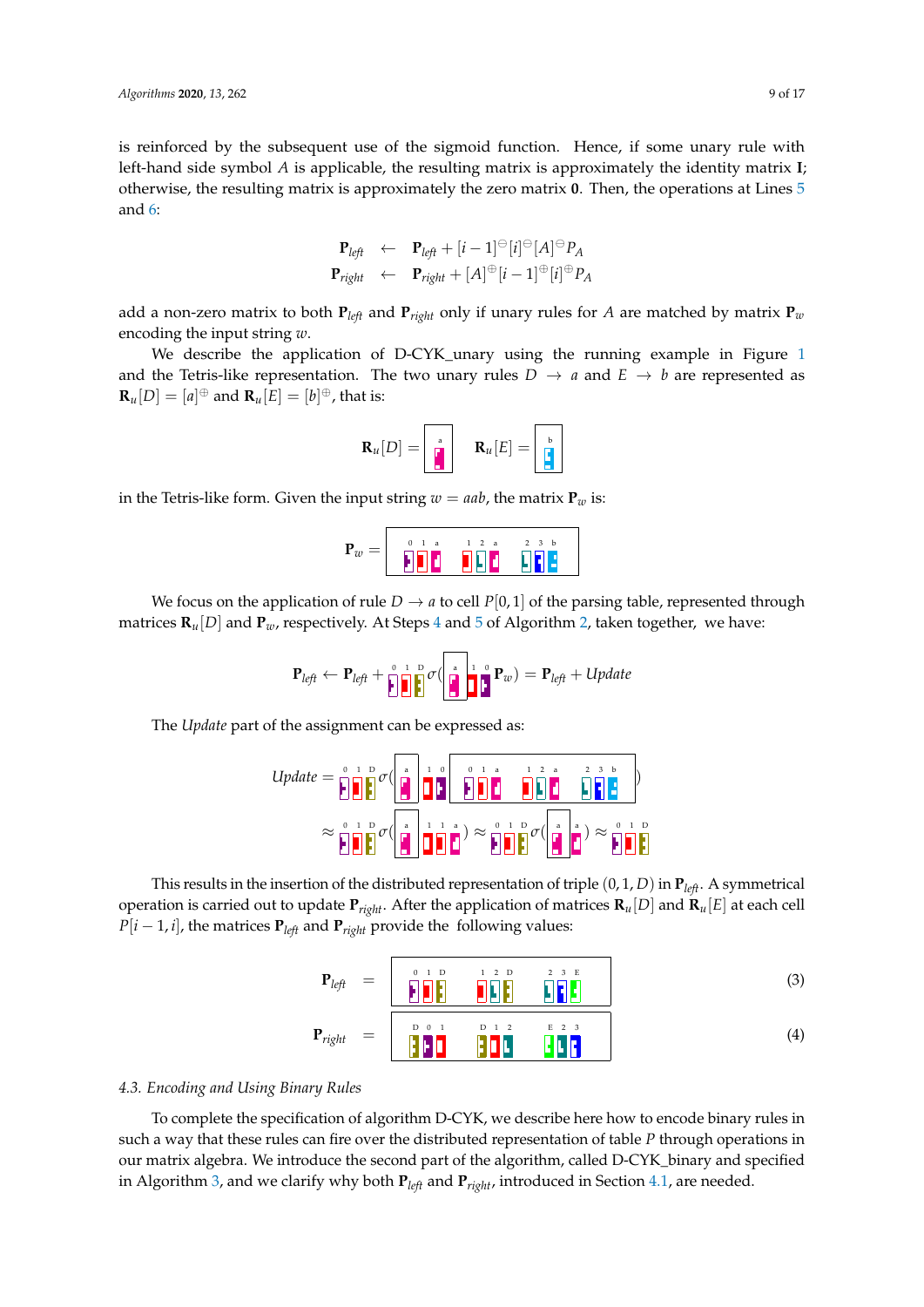<span id="page-9-0"></span>1: **for**  $j \leftarrow 2$  to *n* **do** 2: **for** *i* ← *j* − 2 to 0 **do** 3: **for**  $A \in NT$  **do** 4:  $P_A \leftarrow \sigma([j]^\ominus[i]^\oplus \mathbf{P}_{left} \mathbf{R}_b[A] \mathbf{P}_{right}) \otimes \mathbf{I}$ 5: **P**<sub>left</sub>  $\leftarrow$  **P**<sub>left</sub> + [**i**]<sup> $\ominus$ </sup>[*j*] $\ominus$ [*A*] $\ominus$ *P*<sup> $\stackrel{\frown}{A}$ </sup> 6: **P**<sub>*right*</sub>  $\leftarrow$  **P**<sub>*right*</sub> +  $[A] \oplus [i] \oplus [j] \oplus P_A$ 7: **end for** 8: **end for** 9: **end for**

Binary rules in *R* with nonterminal symbol *A* in the left-hand side are all encoded in a matrix  $\mathbf{R}_b[A]$  in  $\mathbb{R}^{d \times d}$ .  $\mathbf{R}_b[A]$  is conceived of for defining matrix operations that detect if rules of the form  $A \rightarrow BC$ , for some *B* and *C*, fire in position  $(i, j)$ , given  $P_{left}$  and  $P_{right}$ . This operation results in a nearly identity matrix **I** for a specific position  $(i, j)$  if at least one rule coded in  $\mathbf{R}_b[A]$  fires in position  $(i, j)$ over positions  $(i, k)$  and  $(k, j)$ , for any value of  $k$ . This in turn will enable the insertion of new symbols in **P***left* and **P***right*, for later steps.

To define  $\mathbf{R}_b[A]$ , we encode the right-hand side of each binary rule  $A\to BC$  in  $R$  as  $[B]^\oplus [C]^\ominus$ . All the right-hand sides of binary rules with symbol *A* in the left-hand side are then collected in matrix  $\mathbf{R}_b[A]$ :

<span id="page-9-1"></span>
$$
\mathbf{R}_b[A] = \sum_{A \to BC} [B]^\oplus [C]^\ominus. \tag{5}
$$

Algorithm [3](#page-9-0) uses these rules to determine whether a symbol  $A$  can fire in a position  $(i, j)$  for any *k*. The key part is Line [4](#page-8-0) of Algorithm [3:](#page-9-0)

$$
P_A \leftarrow \sigma([j] \oplus [i] \oplus \mathbf{P}_{\text{left}} \mathbf{R}_b[A] \mathbf{P}_{\text{right}}) \otimes \mathbf{I}.
$$

 $M$ atrix  $\mathbf{R}_b[A]$  selects elements in  $\mathbf{P}_{left}$  and  $\mathbf{P}_{right}$  according to rules for  $A$ . Matrices  $\mathbf{P}_{left}$  and  $\mathbf{P}_{right}$ have been designed in such a way that, after the nonterminal symbols in the selected elements have been annihilated, the associated spans  $(i, k)$  and  $(k, j)$  merge into span  $(i, j)$ . Finally, the terms  $[j] \oplus [i] \oplus j$ are meant to check whether the span  $(i, j)$  has survived. If this is the case, the resulting matrix will be very close to *n***I**, with *n* depending on the number of merges that have produced the span (*i*, *j*); otherwise, the resulting matrix will be very close to the null matrix **0**. To remove from the resulting matrix the potential *n* factor, we use the sigmoid function  $\sigma(x)$ . Finally, we apply an element-wise multiplication with **I**, which is helpful in removing noise.

Albeit that it is not the focus of our study, it is important to observe the computational complexity of the core part of D-CYK since it was reduced to  $O(n^2|NT|)$  where *n* is the length of the input and  $|NT|$ is the cardinality of the set of non-terminal symbols. The computational complexity of the CKY in Algorithm [1](#page-3-1) is  $O(n^3 |R|)$  where  $|R|$  is the size of the grammar. The reduction in complexity is justified by the fact that we regard as a constant the parameter *d* associated with the distributed representation, and by the fact that the inner loop in Algorithm [1](#page-3-1) starting in Line 8 is absorbed by the matrix operations in Lines 4-6 of Algorithm [3.](#page-9-0) Yet, this reduction in complexity is paid with the approximation of the results introduced by these matrix operations over the distributed representation of the CYK matrix.

To visualize the behavior of the algorithm D-CYK\_binary and the effect of using  $\mathbf{R}_b[A]$ , we use again the running example of Figure [1.](#page-4-0) The only nonterminal with binary rules is *S*, and matrix  $\mathbf{R}_b[S]$  is:

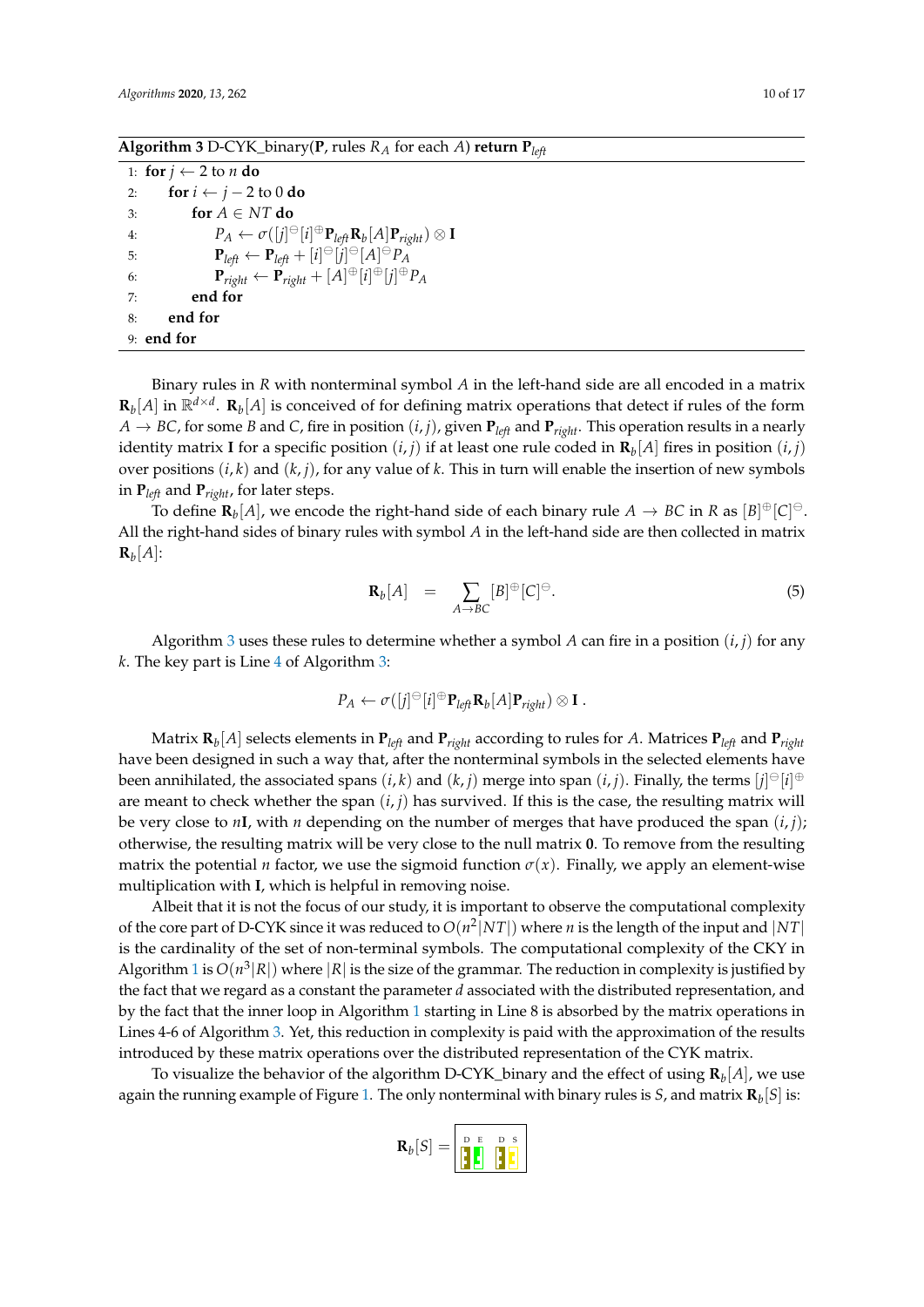Let us focus on the position  $(1, 3)$ . The operation is the following:

$$
P_A = \sigma \left( \begin{array}{c|c} \frac{3}{3} & 1 \\ \hline \frac{1}{3} & 1 \end{array} \right) \mathbf{P}_{\textit{left}} \left[ \begin{array}{c|c} \mathbf{D} & \mathbf{E} & \mathbf{D} & \mathbf{S} \\ \hline \frac{1}{3} & \mathbf{E} & \mathbf{E} \end{array} \right] \mathbf{P}_{\textit{right}} \right) \otimes \mathbf{I}
$$

where  $P_{left}$  and  $P_{right}$  are as in Equations [\(3\)](#page-8-1) and [\(4\)](#page-8-1). We can then write:



Then, this operation detects that *S* is active in position (1, 3).

With this second part of the algorithm, CYK is reduced to D-CYK, which works with distributed representations and matrix operations compliant with neural networks.

## **5. Interpreting D-CYK as a Recurrent Neural Network**

Recurrent neural networks (RNNs) are used in the analysis of unbounded length sequences. RNNs exploit the notion of internal state and can be viewed as a special kind of dynamic, non-linear system. In this section, we assume the reader is familiar with the definition of RNN; for an introduction, see for instance [\[30\]](#page-15-17), Section 8.4. In what follows, we describe an interpretation of our D-CYK algorithm as an RNN. This will show that our D-CKY opens the possibility of implementing RNN organized according to a CYK algorithm.

## <span id="page-10-0"></span>*5.1. Building Recurrent Blocks*

We start by considering the core part of the D-CYK algorithm, that is Algorithm [3.](#page-9-0) Let  $w = a_1 a_2 \cdots a_n$ ,  $n \ge 1$ , be our input string. In order to simulate the two outermost for-cycles in Algorithm [3,](#page-9-0) the input to the recurrent neural network is a sequence of pairs:

$$
([0]^\oplus, [2]^\oplus), ([1]^\oplus, [3]^\oplus), ([0]^\oplus, [3]^\oplus), ([2]^\oplus, [4]^\oplus), ([1]^\oplus, [4]^\oplus), ([0]^\oplus, [4]^\oplus), \ldots, ([0]^\oplus, [n]^\oplus) .
$$

The token  $([i]^{\oplus}, [j]^{\oplus})$  at position  $t$  in the input sequence is denoted  $(x_t^{(1)})$  $x_t^{(1)}, x_t^{(2)}$  $t_t^{(2)}$ ) in what follows. Recall from Section [3.2](#page-4-1) that, for each index *i*, we have  $([i] \oplus )^{\top} = [i] \oplus$ . We can implement Algorithm [3](#page-9-0) through an RNN as follows. We rename matrix  $\mathbf{R}_b[A]$  as  $\mathbf{W}^A$ . We then define recurrent

blocks for each nonterminal symbol  $A \in NT$ :

$$
\mathbf{Y}_t^A = \sigma((x_t^{(2)})^\top x_t^{(1)} \mathbf{L}_t \mathbf{W}^A \mathbf{R}_t) \otimes \mathbf{I}
$$
 (6)

$$
\mathbf{L}_{t+1}^A = (x_t^{(1)})^\top (x_t^{(2)})^\top [A]^\ominus \mathbf{Y}_t^A \tag{7}
$$

$$
\mathbf{R}_{t+1}^A = [A] \bigoplus x_t^{(1)} x_t^{(2)} \mathbf{Y}_t^A \tag{8}
$$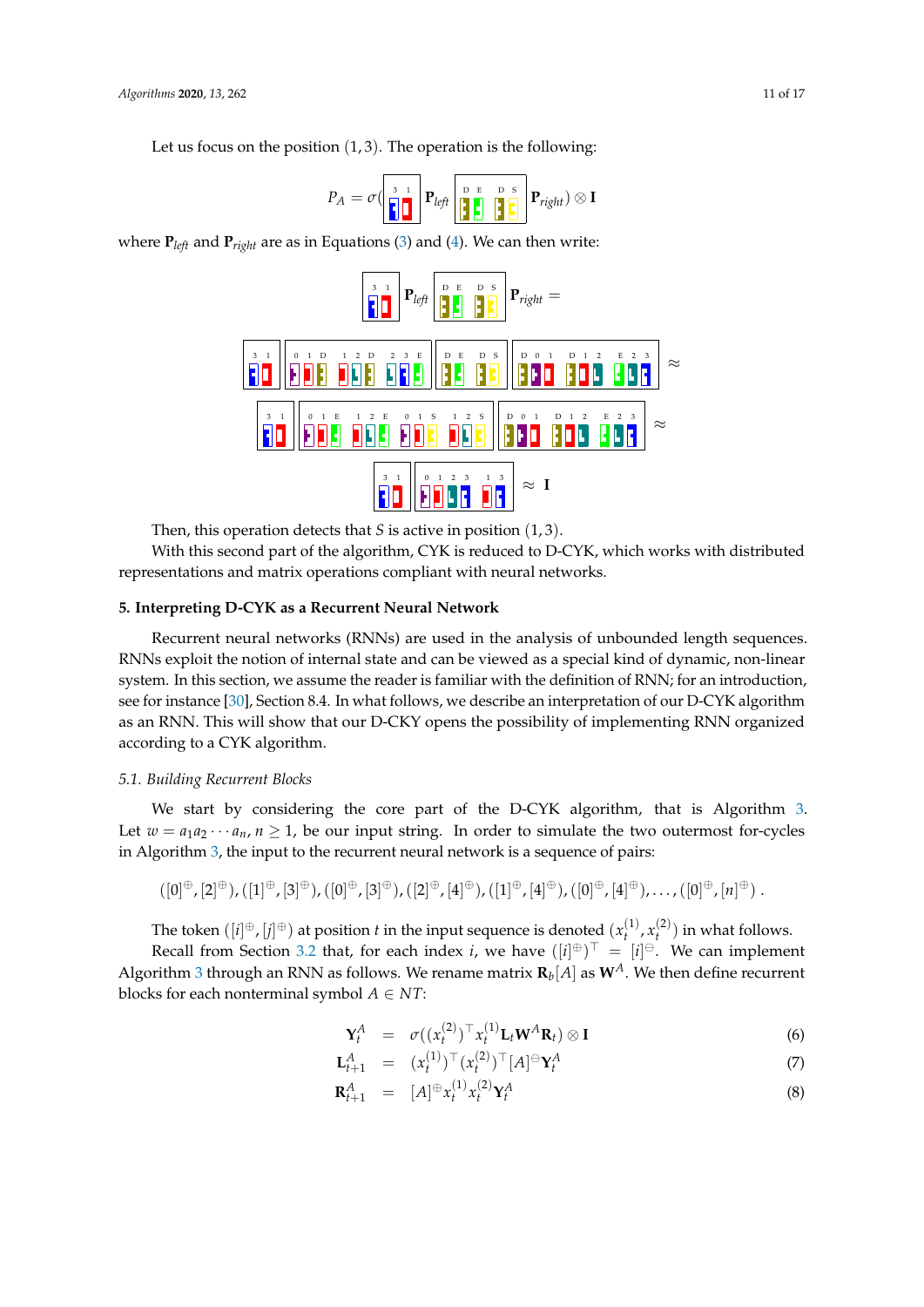Blocks for different nonterminals are then combined for the next step:

<span id="page-11-1"></span>
$$
\mathbf{L}_{t+1} = \mathbf{L}_t + \sum_{A \in NT} \mathbf{L}_{t+1}^A \tag{9}
$$

$$
\mathbf{R}_{t+1} = \mathbf{R}_t + \sum_{A \in \mathcal{NT}} \mathbf{R}_{t+1}^A \tag{10}
$$

Here,  $\mathbf{L}_{t+1}$  encodes matrix  $\mathbf{P}_{left}$ , and  $\mathbf{R}_{t+1}$  encodes matrix  $\mathbf{P}_{right}$  from Algorithm [3,](#page-9-0) after the first  $t \times |NT|$  iterations of the innermost for-cycle in Algorithm [3.](#page-9-0) Matrices  $L_0$  and  $\mathbf{R}_0$  are taken from the output of Algorithm [2.](#page-7-1)

Finally, Algorithm [2](#page-7-1) can be directly implemented by tagging each token *a<sup>i</sup>* from *w* using unary rules from *R* and by subsequently encoding the tag and the associated indices *i* and *i* − 1 in our distributed form.

## *5.2. Decoding Phase*

The decoding phase is based on the specification of Algorithm [4](#page-12-0) reported in Section [6.](#page-11-0) Let **L** be the matrix obtained from Equation [\(9\)](#page-11-1) after the entire input sequence has been processed by the network in Section [5.1.](#page-10-0) We apply a simple, memory-less forward layer:

$$
y_t = \sigma(\mathbf{W}_d x_t^{(2)} x_t^{(1)} \mathbf{L})
$$

to the sequence:

$$
([0]^\oplus, [1]^\oplus), ([0]^\oplus, [2]^\oplus), ([0]^\oplus, [3]^\oplus), \ldots, ([0]^\oplus, [n]^\oplus)([1]^\oplus, [2]^\oplus), ([1]^\oplus, [3]^\oplus), \ldots, ([n-1]^\oplus, [n]^\oplus)
$$

where  $\mathbf{W}_d$  is initialized with rows representing the nonterminal symbols in a distributed way.

## <span id="page-11-0"></span>**6. Experiments**

The aim of this section is to evaluate the D-CYK algorithm by assessing how close it comes to the traditional CYK algorithm, that is how similar the parsing tables produced by the two algorithms are. For this purpose, we use artificial, ambiguous CFGs. Hence, understanding how good D-CYK is at selecting the best syntactic interpretation in an NLP setting is out of the scope of this study.

#### *6.1. Experimental Setup*

We experiment with five different CFGs in Chomsky normal form, named  $G_i$  with  $0 \le i \le 4$ . Table [1](#page-11-2) reports some elementary statistics about these grammars. Each *G<sup>i</sup>* is obtained from *Gi*−<sup>1</sup> by adding new rules and new nonterminal symbols, so that the language generated by *Gi*−<sup>1</sup> is always included in the language generated by *G<sup>i</sup>* . More precisely, *G*<sup>1</sup> expands over *G*<sup>0</sup> by adding unary rules only; all remaining grammars *G<sup>i</sup>* expand over *Gi*−<sup>1</sup> by adding binary rules only. Grammars are directly encoded in  ${\bf R}_u[A]$  and  ${\bf R}_b[A]$  as described in Equations [\(1\)](#page-7-3) and [\(5\)](#page-9-1). These parameters are not learned, but set. We test each *G<sup>i</sup>* with the same set of 2000 strings obtained by randomly generating strings of various lengths using *G*0.

<span id="page-11-2"></span>**Table 1.** Chomsky normal form grammars used in the experiments. We report the total number of rules and the number of binary rules.

| Grammar        | Rules | <b>Binary</b> |
|----------------|-------|---------------|
| $G_0$          | 8     | 5             |
| G <sub>1</sub> | 25    | 5             |
| $G_2$          | 28    | 8             |
| $G_3$          | 34    | 14            |
| $G_4$          | 41    | 21            |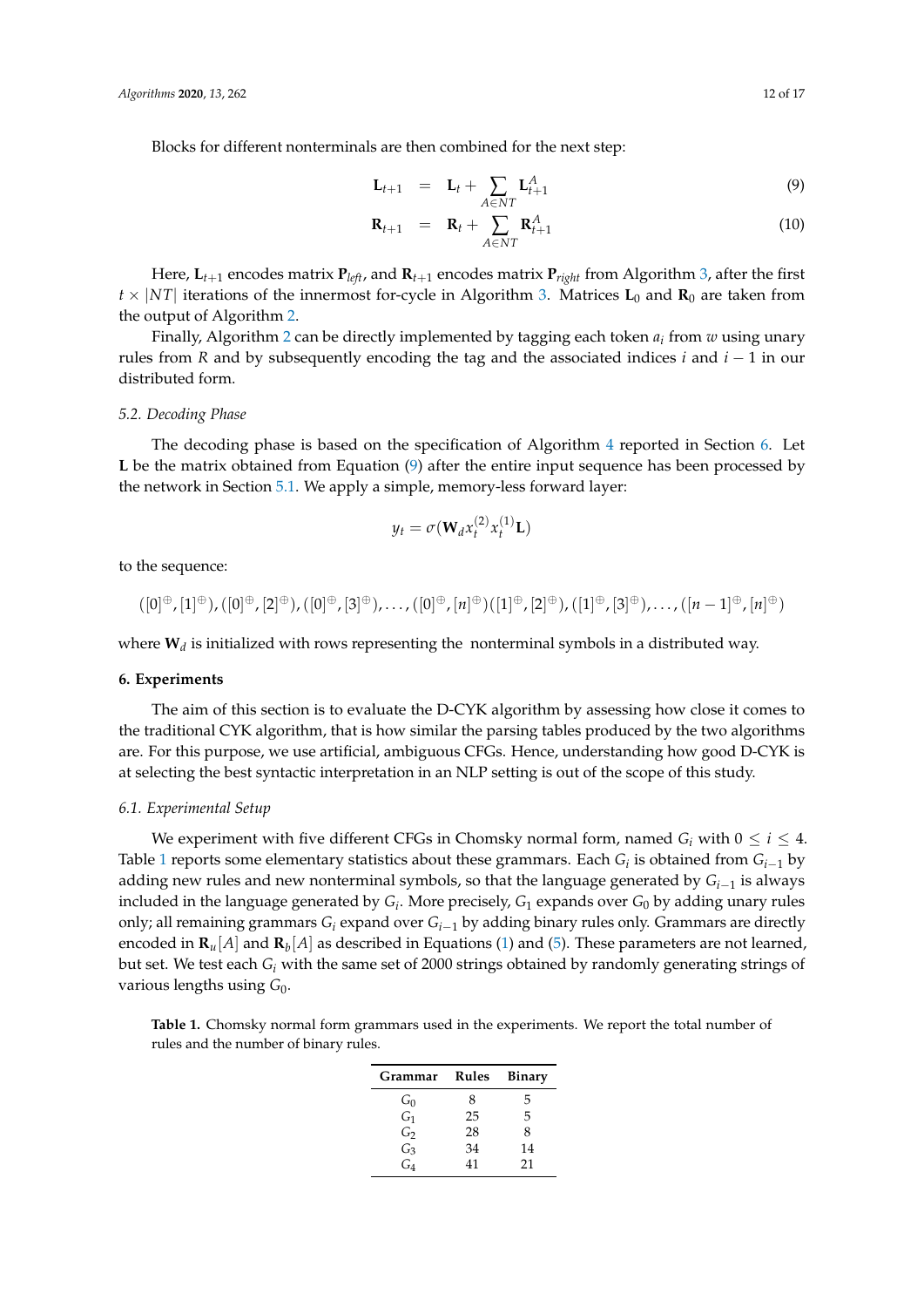As we want to understand whether D-CYK is able to reproduce the original CYK, we use Algorithm [4](#page-12-0) to decode  $P_{left}$  into a set  $Dec(P_{left})$  of triples of the form  $(i, j, A)$ . This set represents the parsing table computed by algorithm D-CYK, as already described in Section [4.1.](#page-6-0)

## <span id="page-12-0"></span>**Algorithm 4** Dec(**P***left*) **return** table *P*

|    | 1: for $i \leftarrow 0$ to $n-1$ do                                      |
|----|--------------------------------------------------------------------------|
| 2: | for $j \leftarrow i + 1$ to <i>n</i> do                                  |
| 3: | for each $A$ in NT do                                                    |
| 4: | if $\sigma([A] \oplus [j] \oplus [i] \oplus P_{left})_{0,0} > 0.99$ then |
| 5: | add A to $P[i, j]$                                                       |
| 6: | end if                                                                   |
| 7: | end for                                                                  |
| 8: | end for                                                                  |
|    | $9:$ end for                                                             |

Set  $Dec(P_{left})$  and the set of triples representing the parse table *P* obtained by applying the traditional CYK algorithm on the same grammar and string are then compared by evaluating precision and recall, considering *P* as the oracle, and combining the two scores in the usual way into the *F*1-measure (*F*1). *F*1 measures how much the decoding of matrix **P***left* is similar to the original parsing table *P*. We experiment with six different dimensions *d* for matrix **P***left*: 100, 1000, 2000, 3000, 4000, 5000, and 6000.

## *6.2. Results and Discussion*

For grammar  $G_0$  and for strings of length  $\leq$  7, Figure [3](#page-12-1) shows that, as the dimension *d* of matrix **P***left* increases, D-CYK can approximate more precisely the information computed by the traditional CYK algorithm, as attested by the increase of measure *F*1. The increase of *F*1 is mainly due to an improvement in precision, while recall is substantially stable.

<span id="page-12-1"></span>

**Figure 3.** *F*1 vs. dimension *d* on strings with length  $\leq$  7 and grammar  $G_0$ .

On the downside, the length of the input string affects the accuracy of D-CYK. This is seen in Figure [4,](#page-13-0) reporting several tests on grammar *G*<sup>0</sup> for different dimensions *d*. Even for our highest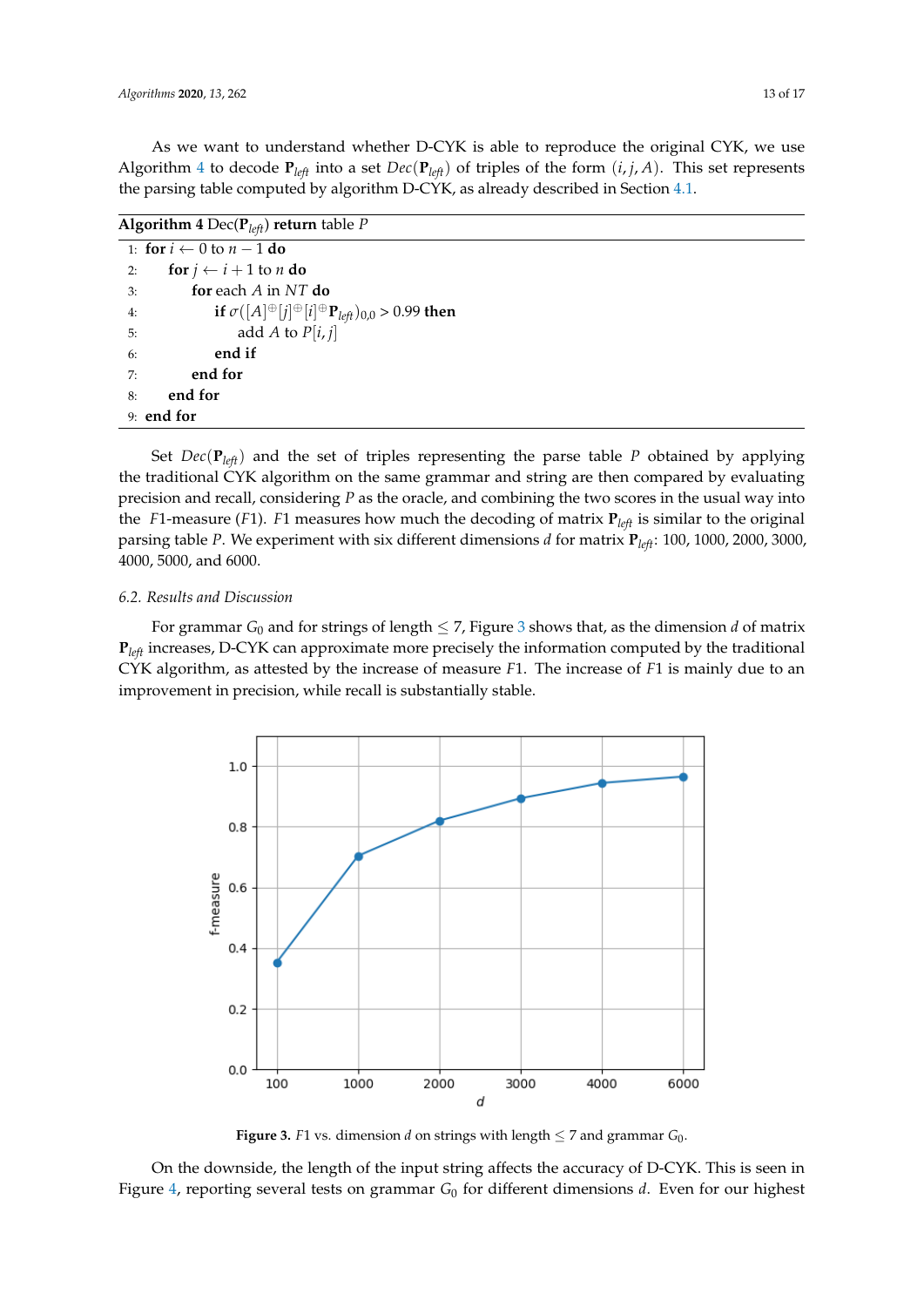dimension *d* = 6000, there is a 20% drop in accuracy, as measured by *F*1, for strings of length eight. The size of the grammar is also a major problem. In fact, the accuracy of the D-CYK algorithm is affected by the number of rules/nonterminals for increasingly larger grammars *G*<sup>1</sup> to *G*4, as shown in Figure [5.](#page-13-1)

<span id="page-13-0"></span>

**Figure 4.** *F*1 vs. string length for different dimensions *d* on grammar *G*0.

<span id="page-13-1"></span>

**Figure 5.** *F*1 vs. length of strings with grammars *G*<sup>1</sup> , *G*2, *G*<sup>3</sup> and *G*<sup>4</sup> .

In addition to these results, we also experimented with a seq2seqmodel based on LSTM by considering the task as the production of the sequence of symbols in the CKY matrix from the input sequence. We prepared an additional dataset of 2000 examples for training. However, the neural network did not produce significative results. For this reason, we omitted the table here. The task is too complex to be learned by a trivial seq2seq model.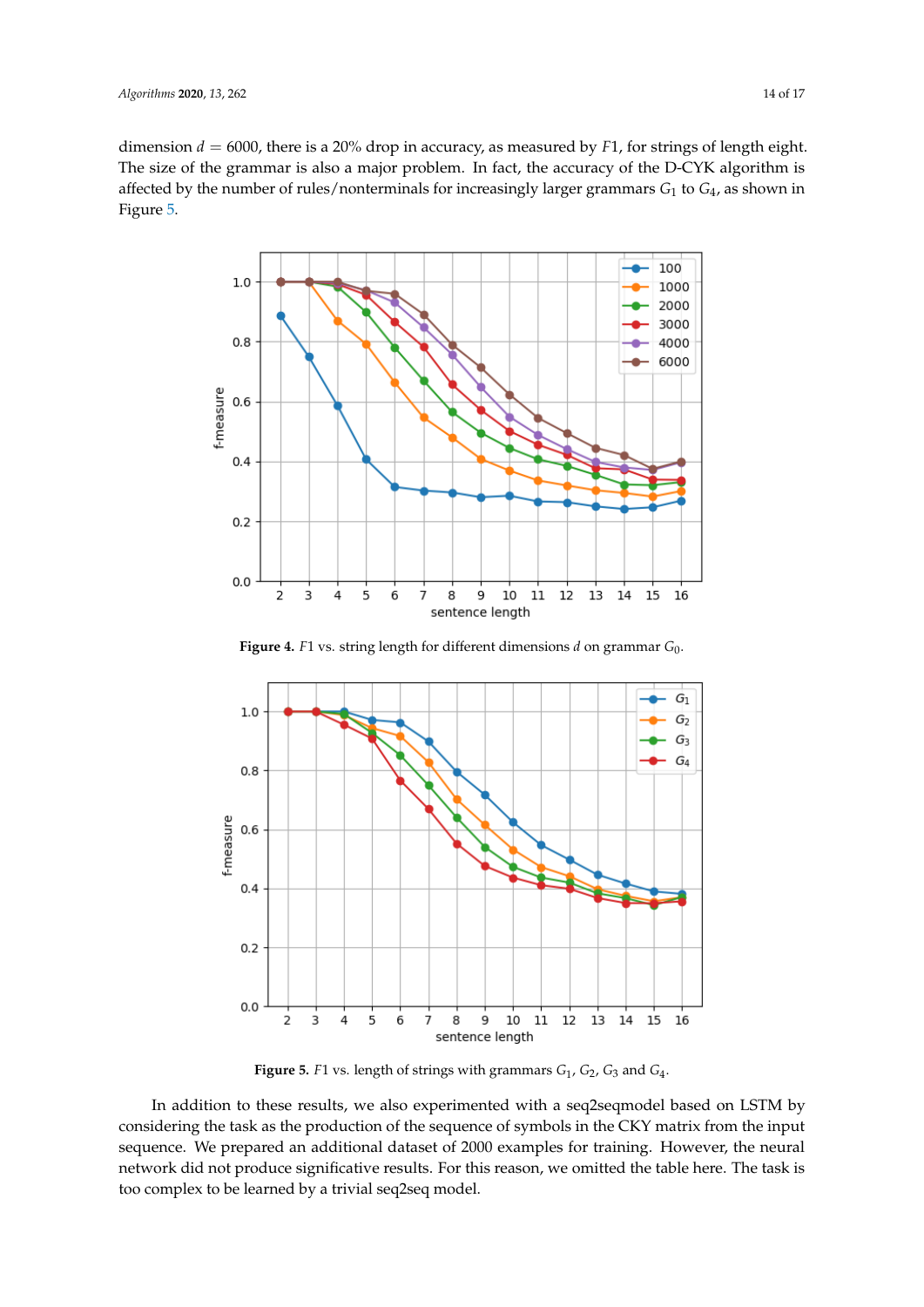## **7. Conclusions and Future Work**

At present, the predominance of symbolic, grammar-based algorithms for parsing of natural language has been successfully challenged by neural networks, which are based on distributed representations. However, Weiss et al. [\[24\]](#page-15-11) and Suzgun et al. [\[25\]](#page-15-12) showed the limitations of recurrent neural networks in capturing context-free languages in their full generality, when the input string is provided in plain form. Following this line of investigation, in this short article, we make a first step toward the definition of neural networks that can process context-free languages. We introduce the D-CYK algorithm, which is a distributed version of CYK, a classical parsing algorithm for context-free languages. We also show how to implement D-CYK by means of a recurrent neural network, based on the unfolding of the input string into tokens that encode the search space of all possible constituents. Preliminary experiments show that, to some extent, D-CYK can simulate CYK in the new setting of distributed representations.

In this work, we exploited holographic reduced representations, a specific distributed representation. In future work, we intend to explore alternative distributed representations, possibly using training, for use with our D-CYK algorithm. Neural networks are a tremendous opportunity to develop novel solutions for known tasks. Our proposal opens the avenue of revitalizing symbolic parsing methods in the framework of neural networks for NLP and for other areas working with parsing algorithms and grammars along with neural networks [\[31,](#page-16-0)[32\]](#page-16-1). In fact, D-CYK is the first step towards the definition of a "completely distributed CYK algorithm" that builds trees in distributed representations during the computation, and it fosters the definition of recurrent layers of CYK-informed neural networks.

**Author Contributions:** Conceptualization, F.M.Z.; formal analysis, G.S.; software, G.C.; writing—original draft, F.M.Z. and G.S. All authors have read and agreed to the published version of the manuscript.

**Funding:** This research received no external funding.

**Conflicts of Interest:** The authors declare no conflict of interest.

### **References**

- <span id="page-14-0"></span>1. Hopcroft, J.E.; Motwani, R.; Ullman, J.D. *Introduction to Automata Theory, Languages, and Computation*, 2nd ed.; Addison-Wesley: Reading, MA, USA, 2001.
- <span id="page-14-1"></span>2. Sippu, S.; Soisalon-Soininen, E. *Parsing Theory: LR*(*k*) *and LL*(*k*) *Parsing*; Springer: Berlin, Germany, 1990; Volume 2.
- <span id="page-14-2"></span>3. Aho, A.V.; Lam, M.S.; Sethi, R.; Ullman, J.D. *Compilers: Principles, Techniques, and Tools*, 2nd ed.; Addison-Wesley Longman Publishing Co., Inc.: Reading, MA, USA, 2006.
- <span id="page-14-3"></span>4. Graham, S.L.; Harrison, M.A. Parsing of General Context Free Languages. In *Advances in Computers*; Academic Press: New York, NY, USA, 1976; Volume 14, pp. 77–185.
- <span id="page-14-4"></span>5. Nederhof, M.; Satta, G. Theory of Parsing. In *The Handbook of Computational Linguistics and Natural Language Processing*; Clark, A., Fox, C., Lappin, S., Eds.; Wiley: Hoboken, NJ, USA, 2010; Chapter 4, pp. 105–130.
- <span id="page-14-5"></span>6. Cocke, J. *Programming Languages and Their Compilers: Preliminary Notes*; Courant Institute of Mathematical Sciences, New York University: New York, NY, USA, 1969.
- 7. Younger, D.H. Recognition and parsing of context-free languages in time O(*n* 3 ). *Inf. Control* **1967**, *10*, 189–208. [\[CrossRef\]](http://dx.doi.org/10.1016/S0019-9958(67)80007-X)
- <span id="page-14-6"></span>8. Kasami, T. *An eFficient Recognition And Syntax-Analysis Algorithm For Context-Free Languages*; Technical Report; Air Force Cambridge Research Lab: Bedford, MA, USA, 1965.
- <span id="page-14-8"></span><span id="page-14-7"></span>9. Charniak, E. *Statistical Language Learning*, 1st ed.; MIT Press: Cambridge, MA, USA, 1996.
- 10. Huang, L.; Chiang, D. Better k-best Parsing. In Proceedings of the Ninth International Workshop on Parsing Technology, Association for Computational Linguistics, Vancouver, BC, Cananda, 9–10 October 2005; pp. 53–64.
- <span id="page-14-10"></span><span id="page-14-9"></span>11. Goodfellow, I.; Bengio, Y.; Courville, A. *Deep Learning*; The MIT Press: Cambridge, MA, USA, 2016.
- 12. Valiant, L.G. General Context-Free Recognition in Less Than Cubic Time. *J. Comput. Syst. Sci.* **1975**, *10*, 308–315. [\[CrossRef\]](http://dx.doi.org/10.1016/S0022-0000(75)80046-8)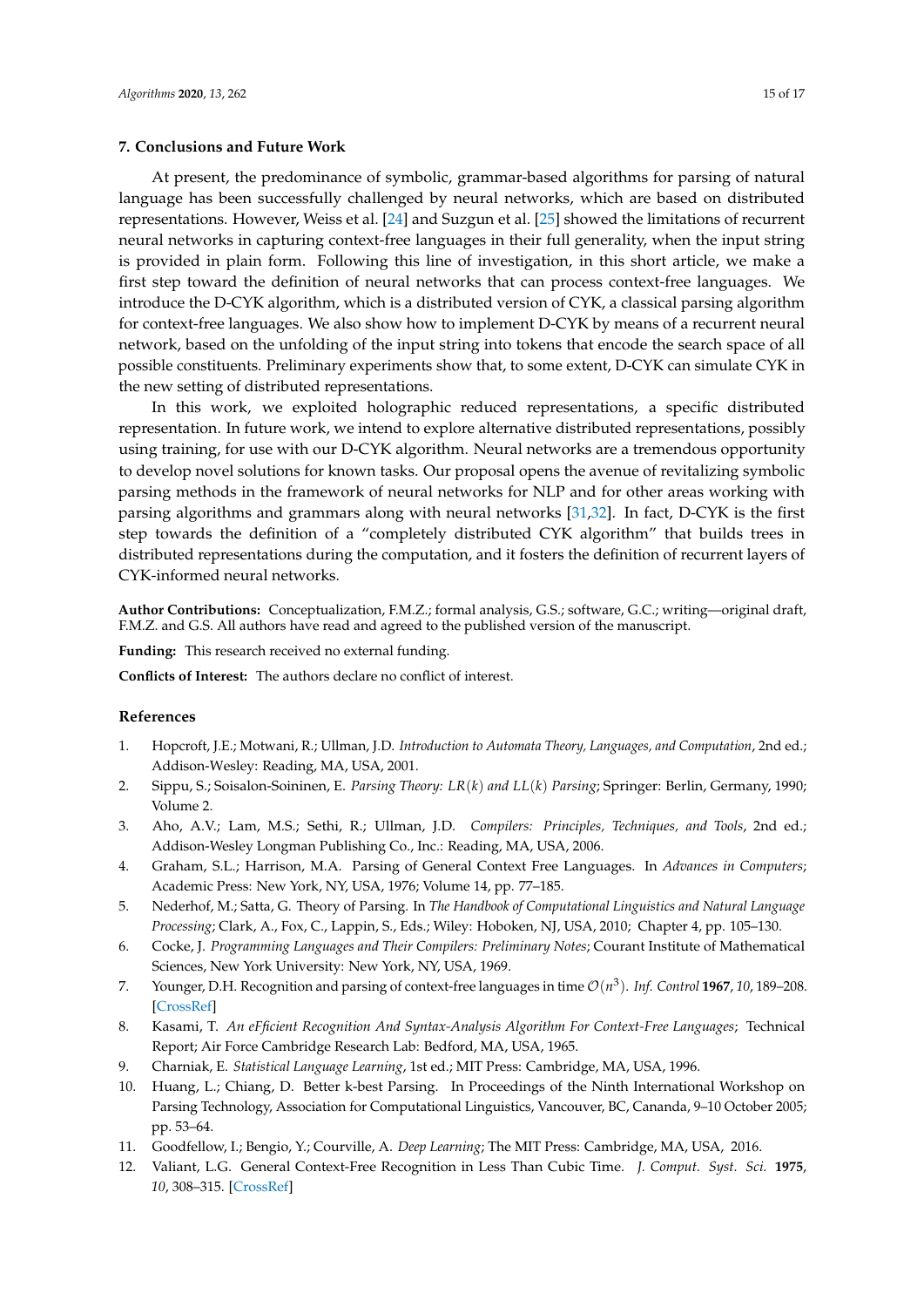- <span id="page-15-0"></span>13. Graham, S.L.; Harrison, M.A.; Ruzzo, W.L. An Improved Context-Free Recognizer. *ACM Trans. Program. Lang. Syst.* **1980**, *2*, 415–462. [\[CrossRef\]](http://dx.doi.org/10.1145/357103.357112)
- <span id="page-15-1"></span>14. Fanty, M.A. *Context-Free Parsing with Connectionist Networks*; American Institute of Physics Conference Series; American Institute of Physics: College Park, MD, USA, 1986; Volume 151, pp. 140–145. [\[CrossRef\]](http://dx.doi.org/10.1063/1.36271)
- <span id="page-15-2"></span>15. Nijholt, A. Meta-parsing in neural networks. In *Cybernetics and Systems '90*; Trappl, R., Ed.; World Scientific: Vienna, Austria, 1990; pp. 969–976.
- <span id="page-15-3"></span>16. Earley, J. An Efficient Context-free Parsing Algorithm. *Commun. ACM* **1970**, *13*, 94–102[.10.1145/362007.362035.](https://doi.org/10.1145/362007.362035) [\[CrossRef\]](http://dx.doi.org/10.1145/362007.362035)
- <span id="page-15-4"></span>17. Henderson, J. Inducing History Representations for Broad Coverage Statistical Parsing. In Proceedings of the 2003 Human Language Technology Conference of the North American Chapter of the Association for Computational Linguistics, Edmonton, AB, Canada, 27 May–1 June 2003; pp. 103–110.
- <span id="page-15-5"></span>18. Chen, D.; Manning, C.D. A Fast and Accurate Dependency Parser using Neural Networks. In Proceedings of the 2014 Conference on Empirical Methods in Natural Language Processing, EMNLP, Doha, Qatar, 25–29 October 2014; pp. 740–750.
- <span id="page-15-6"></span>19. Watanabe, T.; Sumita, E. Transition-based Neural Constituent Parsing. In Proceedings of the 53rd Annual Meeting of the Association for Computational Linguistics and the 7th International Joint Conference on Natural Language Processing (Volume 1: Long Papers), 26–31 July 2015; pp. 1169–1179. [\[CrossRef\]](http://dx.doi.org/10.3115/v1/P15-1113)
- <span id="page-15-7"></span>20. Dyer, C.; Ballesteros, M.; Ling, W.; Matthews, A.; Smith, N.A. Transition-Based Dependency Parsing with Stack Long Short-Term Memory. In Proceedings of the 53rd Annual Meeting of the Association for Computational Linguistics and the 7th International Joint Conference on Natural Language Processing (Volume 1: Long Papers), Beijing, China, 26–31 July 2015; pp. 334–343. [\[CrossRef\]](http://dx.doi.org/10.3115/v1/P15-1033)
- <span id="page-15-8"></span>21. Socher, R.; Bauer, J.; Manning, C.D.; Ng, A.Y. Parsing with Compositional Vector Grammars. In Proceedings of the 51st Annual Meeting of the Association for Computational Linguistics (Volume 1: Long Papers), Sofia, Bulgaria, 4–9 August 2013; pp. 455–465.
- <span id="page-15-9"></span>22. Dyer, C.; Kuncoro, A.; Ballesteros, M.; Smith, N.A. Recurrent Neural Network Grammars. In Proceedings of the NAACL HLT 2016, the 2016 Conference of the North American Chapter of the Association for Computational Linguistics: Human Language Technologies, San Diego, CA, USA, 12–17 June 2016; pp. 199–209.
- <span id="page-15-10"></span>23. Vinyals, O.; Kaiser, L.; Koo, T.; Petrov, S.; Sutskever, I.; Hinton, G. Grammar as a Foreign Language. *arXiv* **2014**, arXiv:1412.7449v3.
- <span id="page-15-11"></span>24. Weiss, G.; Goldberg, Y.; Yahav, E. On the Practical Computational Power of Finite Precision RNNs for Language Recognition. In Proceedings of the 56th Annual Meeting of the Association for Computational Linguistics (Volume 2: Short Papers), Melbourne, Australia, 15–20 July 2018; pp. 740–745. [\[CrossRef\]](http://dx.doi.org/10.18653/v1/P18-2117)
- <span id="page-15-12"></span>25. Suzgun, M.; Belinkov, Y.; Shieber, S.; Gehrmann, S. LSTM Networks Can Perform Dynamic Counting. In Proceedings of the Workshop on Deep Learning and Formal Languages: Building Bridges, Association for Computational Linguistics, Florence, Italy, 28 July–2 August 2019; pp. 44–54. [\[CrossRef\]](http://dx.doi.org/10.18653/v1/W19-3905)
- <span id="page-15-13"></span>26. Plate, T.A. Holographic Reduced Representations. *IEEE Trans. Neural Netw.* **1995**, *6*, 623–641[.10.1109/72.377968.](https://doi.org/10.1109/72.377968) [\[CrossRef\]](http://dx.doi.org/10.1109/72.377968) [\[PubMed\]](http://www.ncbi.nlm.nih.gov/pubmed/18263348)
- <span id="page-15-14"></span>27. Zanzotto, F.; Dell'Arciprete, L. Distributed tree kernels. In Proceedings of the International Conference on Machine Learning, Edinburgh, UK, 26 June–1 July 2012; pp. 193–200.
- <span id="page-15-15"></span>28. Johnson, W.B.; Lindenstrauss, J. Extensions of Lipschitz mappings into a Hilbert space. *Contemp. Math.* **1984**, *26*, 189–206. [\[CrossRef\]](http://dx.doi.org/10.1090/conm/026/737400)
- <span id="page-15-16"></span>29. Sahlgren, M. An Introduction to Random Indexing. In Proceedings of the Methods and Applications of Semantic Indexing Workshop at the 7th International Conference on Terminology and Knowledge Engineering, Copenhagen, Denmark, 16 August 2005; pp. 1–9.
- <span id="page-15-17"></span>30. Zhang, A.; Lipton, Z.C.; Li, M.; Smola, A.J. Dive into Deep Learning. Corwin. 2020. Available online: <https://d2l.ai> (accessed on 14 October 2020).